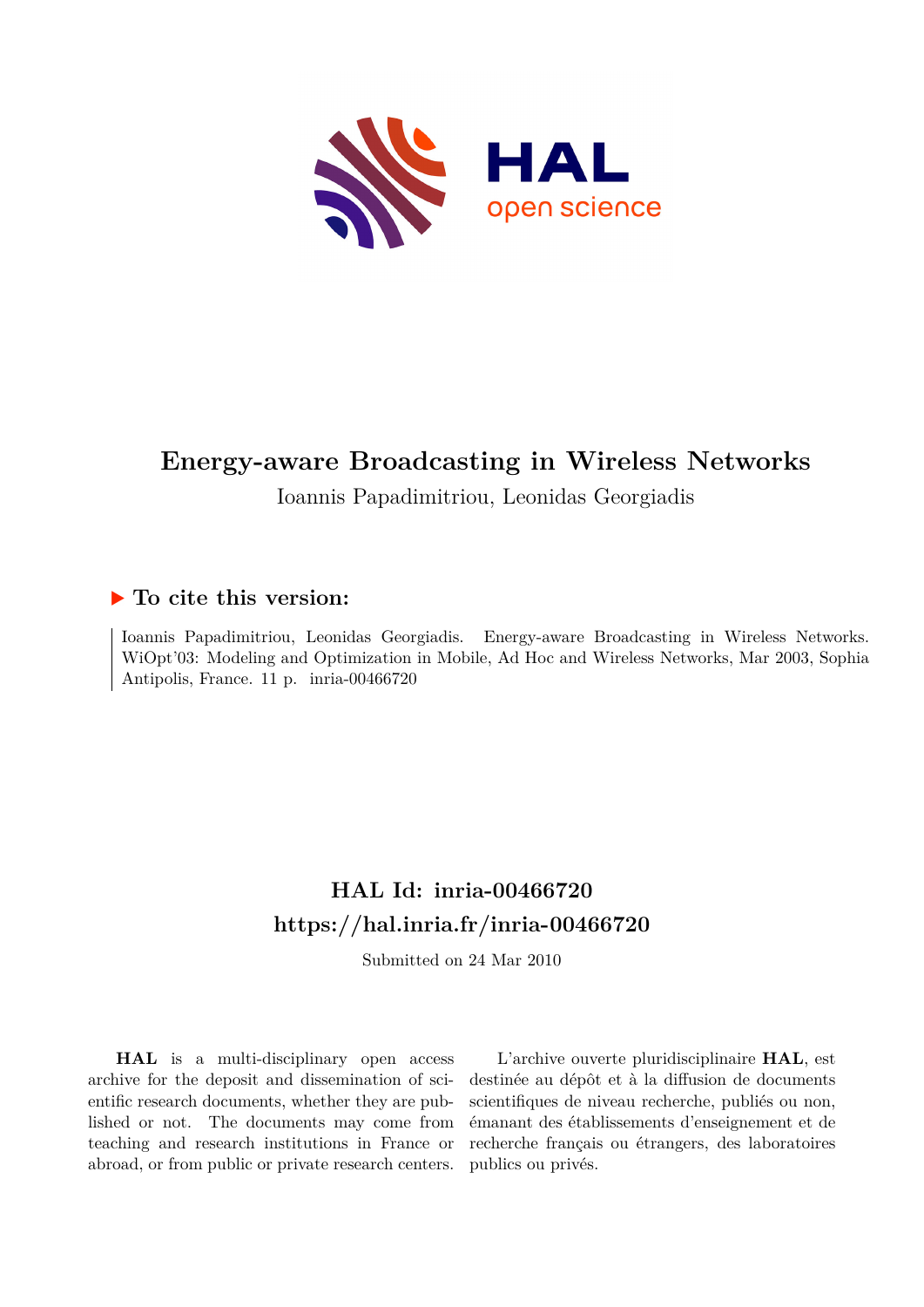# Energy-aware Broadcasting in Wireless Networks

Ioannis Papadimitriou, Leonidas Georgiadis

*Abstract***—In this paper we address the problem of broadcasting in wireless networks, so that the power consumed by any node is as small as possible. This approach is motivated by the fact that nodes in such networks often use batteries and, hence, it is important to conserve energy individually, so that they remain operational for a long time. We formulate the problem as a** *lexicographic* **node power optimization one. The problem is in general NP-complete. We provide an optimal algorithm which runs in polynomial time in certain cases. We also provide a heuristic algorithm whose performance relative to the optimal one is fairly satisfactory. We next show that these algorithms can also be used to solve the problem of broadcasting so that the remaining battery lifetime of any node is as large as possible. Finally, we discuss the issues of implementing the above algorithms distributively, as well as their multicast extensions.**

*Index Terms***— Wireless Networks, Energy Conservation, Directed Spanning Tree, Lexicographic Optimization.**

#### I. INTRODUCTION

Most wireless devices today are portable and operate on batteries with finite amount of energy. Hence, it becomes imperative to take the issue of power management into account when designing a wireless network [1]. In this paper we address the problem of energy-aware broadcasting in wireless networks. In a wired environment, broadcasting is a well understood problem and polynomial algorithms exist for its solution [2], [3]. A common approach is to associate a cost with each link and determine a spanning tree whose sum of link costs is minimal. However, as indicated in [4], broadcasting in a wireless environment where omnidirectional antennas are used, must take into account the fact that a node's transmission can reach multiple neighbors at the same time. Hence, the power needed to reach a node's set of neighbors is the *maximum* of the powers needed to reach each of the neighbors separately. Since the efficient management of battery power is sought, the objective then is to determine a set of retransmitting nodes and their corresponding transmission powers such that a measure of consumed node power is optimized. In [4] the optimization objective was considered to be the sum of consumed node powers needed to convey the information from a given source to all destination nodes. The problem is NP-complete and heuristic algorithms were proposed and studied in [4], [5], [6]. In this paper we address the broadcast problem in wireless networks with the objective of ensuring that no node consumes excessive power, or no node's battery lifetime is reduced significantly. This is a reasonable objective in an environment where each node has its own batteries and it is important to keep every node operational for as long

as possible. Minimizing the sum of node powers consumption in the network does not necessarily guarantee that each retransmitting node will consume a small amount of power.

Unlike much of previous work, where the wireless network is usually modeled as an undirected graph, the graphs we consider are directed. Our model does not necessarily imply the absence of bidirectional links between two nodes (although unidirectional links may exist in a real network [7]). It is rather used as a more realistic modelling of the fact that the power needed for communication between two nodes may not be the same in both directions due to noise or other signal propagation phenomena, and the heterogeneity in transmission hardware of nodes in the network. We first formulate the problem as a *minmax* node power optimization one, where maximum consumed node power is sought to be minimized. Next we look at the stronger optimization criterion where, provided that we succeed in minimizing the  $i^{th}$  maximum node power, we also seek to minimize the  $(i + 1)^{th}$  maximum. This objective is captured by the stronger *lexicographic* node power optimization problem (see Section II-B). The general problem is NP-complete. We present an optimal algorithm which is polynomial in certain cases. The algorithm runs in reasonable time for moderate size random networks but, as expected, its running time quickly deteriorates for larger networks. To deal with networks of larger sizes, we present a heuristic that is based on the steps of the optimal algorithm and avoids the most computing intensive operations. Numerical results show that the proposed heuristic has good running times and provides satisfactory performance relative to the optimal algorithm.

We also address the issue of lexicographic optimization under more general link cost functions. A special case of these functions can be used when the desirable performance metric is the node remaining lifetime. In this case it may be of interest to implement broadcasting in a manner that maximizes the minimum remaining node lifetime (max-min criterion), or maximizes lexicographically the remaining node lifetimes. To elucidate the difference between the two optimization criteria, consider that broadcasting from a given source  $r$  takes place until one of the nodes in the network runs out of batteries. Under both max-min and lexicographic criteria, the first time  $t$  where a node's lifetime becomes zero (i.e., its battery is exhausted) is maximized. However, under the lexicographic criterion, the number of nodes whose lifetime is zero at time  $t$ , is also minimized. Moreover, if only one node's battery is exhausted, then the minimum remaining lifetime of the rest of the nodes is maximized. Besides these two optimization criteria there are several others that can be proposed, e.g. maximization of the sum of node remaining lifetimes, maximization of convex combination of them, etc. The specific criterion to be used depends on the network requirements. An interesting issue is to determine and

I. Papadimitriou and L. Georgiadis are with Electrical and Computer Engineering Dept., Aristotle University of Thessaloniki, Thessaloniki, GREECE. E-mails: ipapad@egnatia.ee.auth.gr , leonid@eng.auth.gr .

I. Papadimitriou was fully supported for this work by the Public Benefit Foundation "ALEXANDER S. ONASSIS", Athens, GREECE.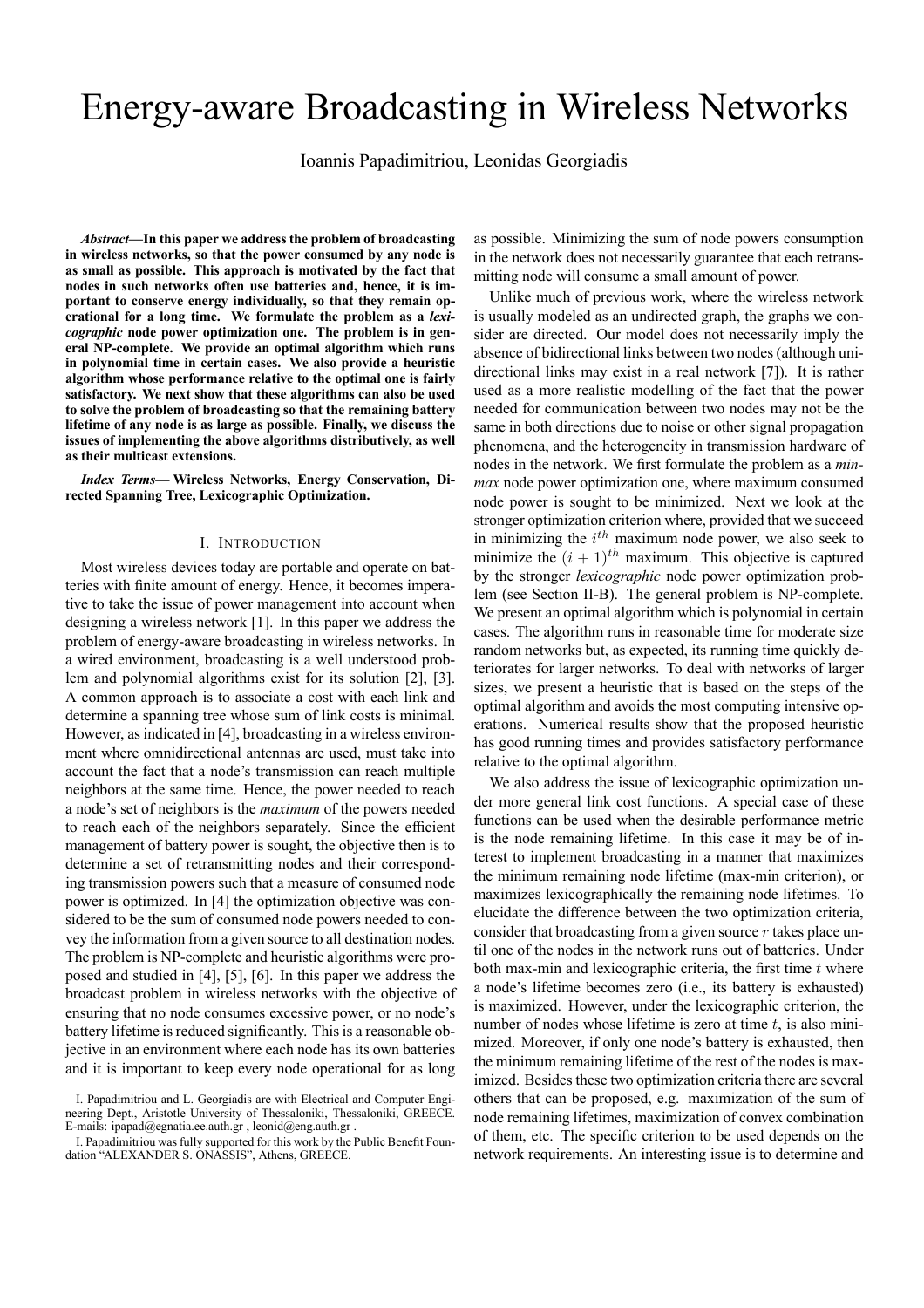classify the network environments for which each of these optimization criteria is appropriate (see [8] for one such comparison). While we leave this issue as a subject for further study, we note that in applications where the max-min optimization of lifetime is important, the use of the lexicographic criterion provides solutions with additional desirable properties.

The objective of maximizing the minimum battery lifetime was considered in [9]. In the latter work in effect the reverse problem to ours was considered. That is, each node needs to transfer information to a specific gateway. The broadcast nature of each node's transmission was not considered. Instead, a node was able to transmit to each of its neighbors with varying rate and the consumed node power for each "neighbor-to-neighbor" transmission was proportional to the transmission rate. The Multipoint relaying algorithm, proposed in [10] and used in [11], has also some relevance to our work. An efficient technique is proposed for flooding in wireless networks with limited information, so that the number of nodes that retransmit the information (relay nodes) is minimized. The latter setup can be considered as a special case of ours, by assuming that all nodes need unit power to reach their neighbors (see Section III).

The algorithms we develop assume knowledge of network topology and the powers needed by each node to reach its neighbors. Hence, they can be used in networks with infrequent topological changes and low mobility, such as computer terminals in a university campus or within a company. The issue of centralized versus distributed computation does not have a clear-cut answer [1]. As will be discussed in Section VI, in our setup at least partial optimization can be made in a distributed fashion by implementing distributively a basic algorithmic subroutine. In any case, our algorithms can be directly applied in network environments where at least partial information of network topology is proactively maintained at each node, as in OLSR [11] and ZRP [12]. Another important problem is energy-aware multicasting. The optimal algorithms presented in this paper can be used for the latter problem provided that a basic algorithmic subroutine is designed for multicasting. A simple algorithm for such a subroutine exists, but we believe that further improvements can be made.

The rest of the paper is organized as follows. Section II provides formal definitions and formulation of the min-max and lexicographic node power optimization problems. In Section III we indicate that the latter problem is NP-complete and provide an optimal algorithm which is polynomial in certain cases. We also provide a heuristic. In Section IV we consider generalized link cost functions and prove that the proposed algorithms can also be used to solve the broadcast problem so that the remaining battery lifetime of any node is as large as possible. Numerical results are presented in Section V. In Section VI we discuss the issues of implementing our algorithms in a distributed fashion and using them in the case of multicast communication. Finally, Section VII summarizes the conclusions of our study. All proofs of the lemmas are given in the Appendix.

## II. DEFINITIONS AND PROBLEM FORMULATION

Consider a directed graph  $G = (N, L)$ , where N is the set of nodes and L is the set of directed links. For a node  $i \in N$ we denote by  $L_{out}^G(i)$  ( $L_{in}^G(i)$ ) the set of links outgoing from

(incoming to) i. A node j such that link  $(i, j)$  belongs to L is called a one-hop neighbor of  $i$  or simply a neighbor of  $i$ . A node j is a two-hop neighbor of i if j is not a neighbor of i and for some  $k \in N$ ,  $(i, k) \in L$  and  $(k, j) \in L$ . We denote by  $N_1^G(i)$  the set of (one-hop) neighbors and by  $N_2^G(i)$  the set of two-hop neighbors of node i.

Given a root node  $r \in N$ , an r-rooted tree  $T = (N, L^T)$ spanning G (*spanning* tree for short) is a subgraph of G having the following properties: a) there is a directed path from node r to every other node of G using only the links in  $L^T$ , and b) T has  $|N| - 1$  links, where  $|N|$  is the cardinality of the set N. It follows from the definition of T that: a) for every node  $n \neq r$ there is exactly one link in the set  $L^T$  terminating at n, b) there is no link in  $L^T$  terminating at node r, and c) there are nodes in T that have no outgoing links in  $L^T$ . The latter nodes are called leaf nodes of T. Hence, for a leaf node *i* we have  $L_{out}^T(i) = \emptyset$ .

## *A. Wireless Communication Model*

We model the wireless network as a directed graph  $G =$  $(N, L)$ . N is the set of nodes in the network. If node j can successfully receive information transmitted by node  $i$ , then link  $(i, j)$  belongs to the set L of links in G. The power needed for a successful transmission over link  $l = (i, j)$  is denoted by  $c_l > 0$ and is also referred to as the link cost. Note that we allow for the possibility of asymmetric channels, i.e., it is possible that  $c_{(i,j)} \neq c_{(j,i)}$ . Each node is equipped with an omnidirectional antenna. Hence, the following useful property holds:

**Property 1:** *If node i transmits with power*  $p_i$ *, it can reach any node j for which*  $c_{(i,j)} \leq p_i$ *.* 

Note that during transmission, battery power is also consumed by the receiver of information. For simplicity in the discussion that follows we assume that the receive power is zero. In Section IV we indicate how to incorporate it into the model.

Suppose that node  $r$  needs to broadcast information to all other nodes in the network. In this case, we have to determine a set of retransmitting nodes and their corresponding transmission powers, so that eventually all nodes receive the information. A way to achieve this, which will be useful in the sequel, is as follows. We define an r-rooted spanning tree  $T = (N, L^T)$ with the following interpretation:

1) Node *r* transmits with power  $p_r^T = \max_{l \in L_{out}^T(r)} \{c_l\}.$ <br>2) Any node *n* of *T* receiving the information, retransmits with power  $p_n^T = \max_{l \in L_{out}^T(n)} \{c_l\}$ , where  $\max_{l \in \emptyset} \{c_l\} = 0$ . We refer to  $p_n^T$  as the power induced on node *n* by tree *T*.

3) Step 2 is repeated until all non leaf nodes retransmit the information exactly once.

Note that, depending on the link costs, the same broadcast transmissions can be effected by more than one spanning trees. Consider for example the network in Fig. 1 with root node A. The spanning trees  $T_1$  and  $T_2$ , with links  $\{(A,B),(B,C),(B,D)\}\$ and  ${(A,B),(A,C),(B,D)}$  respectively, have the same leaf nodes. Hence, they both specify the same nodes for retransmission (node B in this case). Under link power set I, the node powers induced are the same for both trees,  $p_A^{T_1} = p_A^{T_2} = 2$ ,  $p_B^{T_1} = p_B^{T_2} = 4$ ,  $p_C^{T_1} = p_D^{T_1} = p_C^{T_2} = p_{D}^{T_2} = 0$ . Under link power set II, we have  $p_A^{T_1} = 2$ ,  $p_B^{T_1} = 6$ ,  $p_C^{T_1} = p_D^{T_1} = 0$ , and  $p_A^{T_2} = 4$ ,  $p_B^{T_2} = 3$ ,  $p_C^{T_2} = p_D^{T_2} = 0$ , and, hence, the node powers induced by the two trees are different.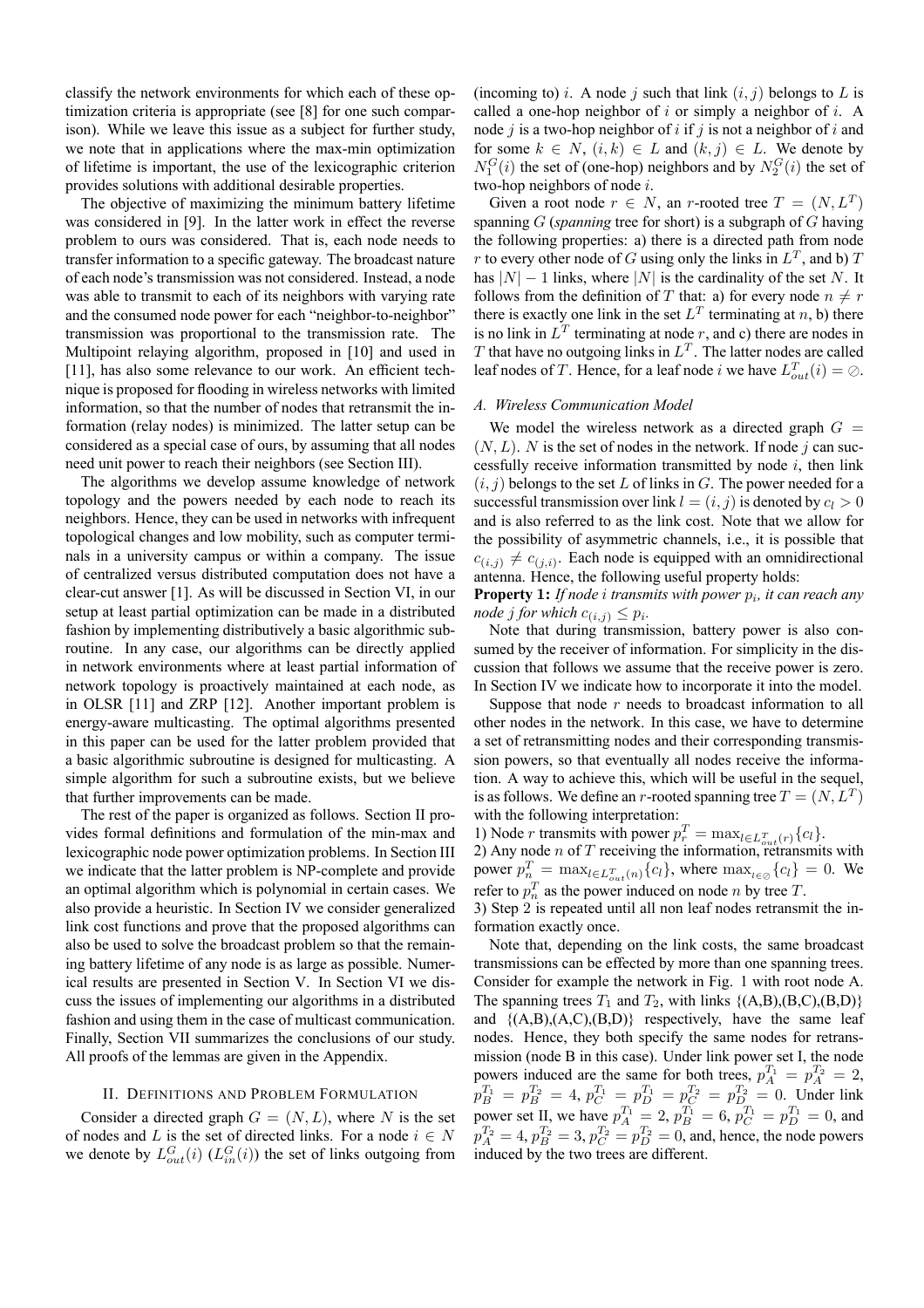

Fig. 1. Example of wireless broadcasting



Fig. 2. Example of graph reduction

## lexicographically optimal (with respect to node powers) tree  $T^*$ has the following property (to avoid special cases, we define  $\widetilde{p}_0^T = \infty$  and  $k_0^T = 0$ ):

**Lemma 1:** *For any spanning tree* T *of* G*, if for some* l <  $\widetilde{I}^{T^*}$  it holds  $\widetilde{p}_i^T = \widetilde{p}_i^T^*$  and  $\widetilde{k}_i^T = \widetilde{k}_i^T^*$  for all i such that  $0 \leq$  $i \leq l$ , then  $\widetilde{I}^T > l$ . Moreover, either  $\widetilde{p}_{l+1}^{T^*} < \widetilde{p}_{l+1}^T$ , or  $\widetilde{p}_{l+1}^{T^*} =$  $\widetilde{p}_{l+1}^T$  and  $k_{l+1}^T \leq k_{l+1}^T$ .<br>L<sub>t</sub>. C<sub>1</sub>l<sub>1</sub></sup> and the trail 1

It follows that all lexicographically optimal trees have the same  $I^{T^*}$ ,  $\tilde{p}_i^{T^*}$ , and  $\tilde{k}_i^{T^*}$ , that is, if  $T^*$  is any lexicographically optimal tree, then  $\tilde{T}^* = \tilde{T}^*$ ,  $\tilde{p}_i^{T^*} = \tilde{p}_i^*$  and  $\tilde{k}_i^{T^*} = \tilde{k}_i^*$ , for  $1 \leq i \leq I^*$ . Finally, for the analysis in the next sections, we need to define the following transformation of a graph  $G(N, L)$ :

**Definition 2:** Let  $L' \subseteq L$  and  $p \ge 0$  be given. Eliminate *from*  $G$  *all links in*  $L - L'$  *with power larger than or equal to* p*. Let* L<sup>R</sup> *be the set of remaining links after the elimination. Modify the link powers in*  $L^R$  *as follows:*  $c_l^R = 0$ , *if*  $l \in L'$ , and  $c_l^R = c_l$ , otherwise. The resulting graph is called the "reduction" of G and is denoted by  $G^R(G, L', p)$ .

Fig. 2 shows an example of graph reduction, given that  $L' = \{ (C,D), (D,E) \}$  and  $p = 3$  in the original graph G. This example also shows the importance of Problem 2. Assume that the root node is A and consider the spanning tree  $\overline{T}$  of G with links {(A,B),(A,C),(C,D),(D,E)}. Tree  $\overline{T}$  solves Problem 1 and induces a vector of node powers,  $(p_A^T, p_B^T, p_C^T, p_D^T, p_E^T) = (5, 0, 5, 3, 0)$ , which is lexicographically larger than that induced by the spanning tree  $T^*$  with links {(A,C),(C,D),(D,E),(E,B)},  $(p_A^{T^*}, p_B^{T^*}, p_C^{T^*}, p_D^{T^*}, p_E^{T^*}) =$  $(2, 0, 5, 3, 1).$ 

#### III. OPTIMIZATION ALGORITHMS

To avoid cluttering the discussion, in the following we make the assumption that there is an  $r$ -rooted spanning tree. There are well known algorithms that test for the existence of such a tree in a given network (see e.g. [13]). Let us first address Problem 1. We have

$$
\max_{n \in N} \{p_n^T\} = \max_{n \in N} \{ \max_{l \in L_{out}^T(n)} \{c_l\} \} = \max_{l \in L^T} \{c_l\}.
$$
 (1)

Hence, finding the spanning tree that minimizes the maximum induced node power is equivalent to finding the tree that minimizes the maximum link power. For the latter problem, known

## *B. Optimal Broadcast Trees*

We are interested in finding a spanning tree for which the maximum induced node power is as small as possible. This requirement is captured by the *min-max* node power optimization problem defined as follows:

**Problem 1:** (Min-Max Node Power Optimization) *Find a spanning tree*  $\overline{T}$  *such that, for any spanning tree*  $T$  *of*  $G$ *, it*  $holds \max_{n \in N} {p_n^T} \le \max_{n \in N} {p_n^T}.$ 

Given a spanning tree T, let  $\mathbf{P}^T = (p_n^T)_{n \in N}$  be the vector of induced node powers. A solution to Problem 1 minimizes the maximum consumed node power but does not specify how to treat nodes that consume power smaller than the maximum. As discussed earlier, it may be desirable to also keep the consumed power of the latter nodes as small as possible, so that no node in the network consumes excessive power. This latter requirement is captured by the stronger *lexicographic* node power optimization problem (referred to as min-max problem in [3]) stated below, after the following definition:

**Definition 1:** *Given an* n*-dimensional real vector* **v**=  $(v_1, v_2, ..., v_n)$ , define by  $\hat{v}$  the *n*-dimensional vector whose co*ordinates are those of* v *arranged in non-increasing order, i.e.,*  $\widehat{\mathbf{v}} = (\widehat{v}_1, \widehat{v}_2, ..., \widehat{v}_n) = (v_{i_1}, v_{i_2}, ..., v_{i_n}),$  where  $v_{i_1} \geq v_{i_2} \geq$  $... \ge v_{i_n}$ *. Vector* **v** *is called lexicographically smaller than or equal to vector* **u**, *if either*  $\hat{\mathbf{v}} = \hat{\mathbf{u}}$  *or there exists a number l,*  $1 \leq l \leq n$ , such that  $\hat{v}_i = \hat{u}_i$  for  $1 \leq i \leq l-1$  and  $\hat{v}_i < \hat{u}_i$ . We *write*  $\mathbf{v} \prec_{\text{lex}} \mathbf{u}$  *and, if in addition*  $\hat{\mathbf{v}} \neq \hat{\mathbf{u}}$ ,  $\mathbf{v} \prec_{\text{lex}} \mathbf{u}$ *. (For example, the vector* (3, 4, 8) *is lexicographically smaller than* (5, 8, 2))*.*

**Problem 2:** (Lexicographic Node Power Optimization) *Find a spanning tree* T<sup>∗</sup> *such that, for any spanning tree* T  $\int_{0}^{a} G$ , it holds  $\mathbf{P}^{T^*} \leq_{lex} \mathbf{P}^{T}$ .

While our main interest is in providing algorithms for Problem 2, it will be seen in the sequel that Problem 1 is instrumental in the development of such algorithms. In the sequel, we will need the following notation. Let  $\tilde{p}_i^T$  be the *i*<sup>th</sup> distinct maximal node power induced by spanning tree T,  $\widetilde{S}_i^T$  the set of nodes that have to transmit with power  $\tilde{p}_i^T$ , and  $\tilde{k}_i^T = |\tilde{S}_i^T|$ . That is,  $\tilde{p}_{i-1}^T > \tilde{p}_i^T$ ,  $i = 2, ..., \tilde{I}^T$ , and  $p_n^T = \tilde{p}_i^T$ , for all  $n \in S_i^T$ . According to this definition,  $\tilde{p}_{\tilde{T}^T}^T = 0$  and  $\tilde{S}_{\tilde{T}^T}^T$  is the set of leaf nodes of T. For example, if  $\mathbf{P}^T = (4, 8, 8, 0, 3, 0, 0)$ , then  $\widetilde{p}_1^T = 8, \widetilde{S}_1^T = \{2,3\}, \widetilde{p}_2^T = 4, \widetilde{S}_2^T = \{1\}, \widetilde{p}_3^T = 3, \widetilde{S}_3^T = \{5\},$  $\tilde{p}_4^T = 0$ ,  $\tilde{S}_4^T = \{4, 6, 7\}$ . It follows from the definition that any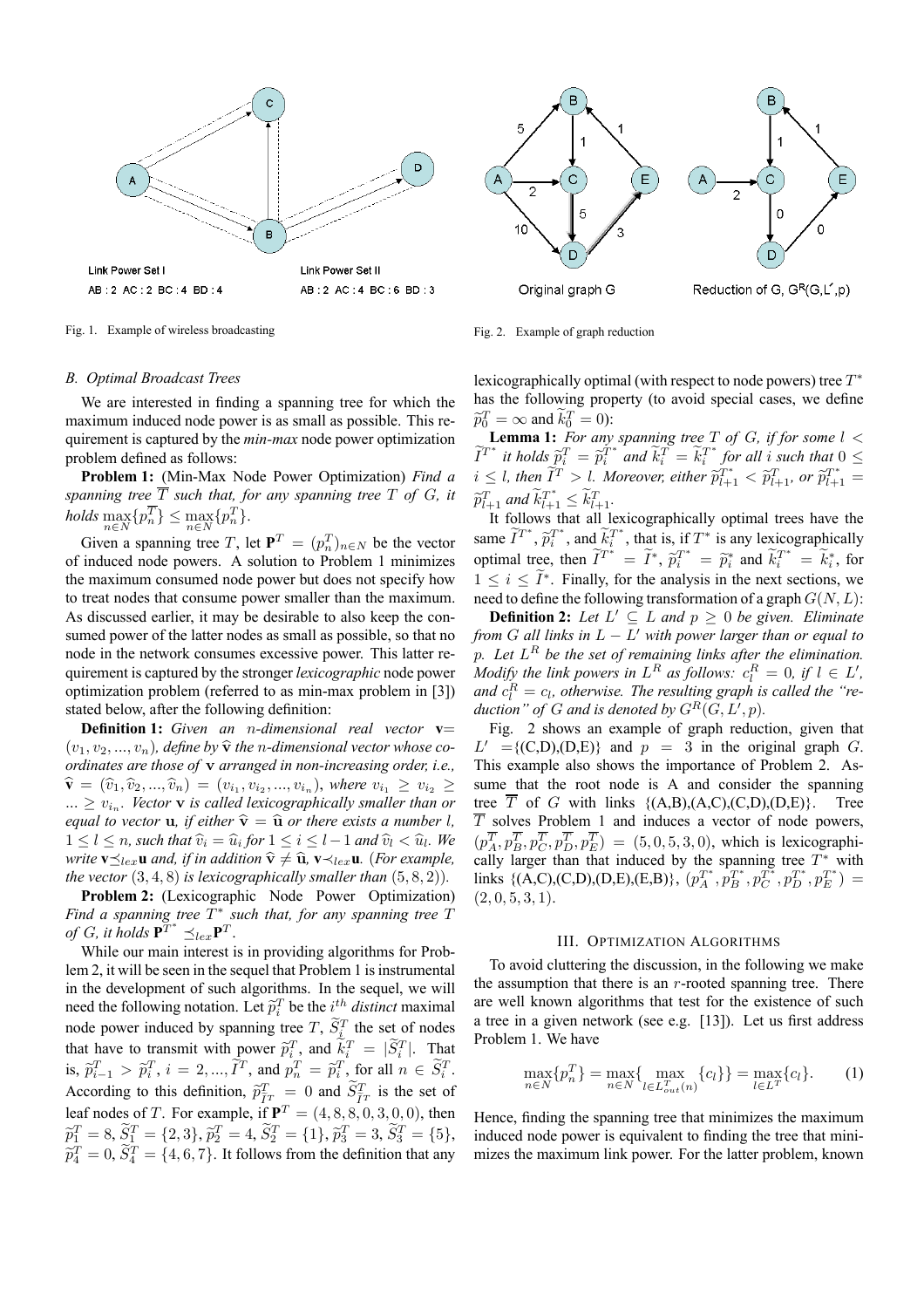also as *bottleneck* optimization problem, polynomial time algorithms exist [14], [15], [16]. Note that since any lexicographically optimal tree  $T^*$  solves Problem 1, the value of any solution to Problem 1 is  $\tilde{p}_1^{T^*} = \tilde{p}_1^*$ .

We now address Problem 2. A special case of this problem is NP-complete. To see this, assume that all link costs of  $G$  are equal, that is,  $c_l = c > 0$ , for any  $l \in L$ . Then, since each node has power either  $c$  or 0, it follows from the definition of the lexicographically optimal point that the solution to the problem is a spanning tree  $T^*$  with the following property; the number of non zero elements of the induced vector of node powers  $P^{T^*}$ (i.e., the number of non leaf nodes of  $T^*$ ) is minimized. Hence, finding  $T^*$  is equivalent to finding the smallest set of nodes that will serve as relays to pass the information from the root node r to all other network nodes. This set is referred to as the optimal MultiPoint Relay (MPR) set in [10]. Consider now a graph G consisting of a node  $r \in N$ , the set  $N_1^G(r)$  (one-hop neighbors of r), the set  $N_2^G(r)$  (two-hop neighbors of r) and with bidirectional links. It is proved in [10] that for this graph, finding an optimal MPR set for node  $r$  is NP-complete.

According to the discussion above, an efficient algorithm for Problem 2 is very unlikely to exist. In the following, we first provide an optimal polynomial time algorithm under the condition that different nodes need different powers to reach their one-hop neighbors (see Condition 1 below for the exact statement). Next we will extend this algorithm to provide an optimal solution for the general case. In the latter case, as expected, the worst case running time of the algorithm is exponential in the size of the network. As will be seen in Section V, the derived algorithm has reasonable running times for moderate size random networks, where it can be employed to test the efficiency of proposed heuristics. Moreover, as will be discussed in Section III-C, this algorithm can be used as a basis for various heuristic algorithms that can be employed in larger networks.

#### *A. Optimal Algorithm for a Special Case*

We start with the optimal polynomial time algorithm. Assume that the following condition holds in the network:

**Condition 1:** *The powers of links outgoing from different nodes are different. That is,*  $c_{(i,n_1)} \neq c_{(j,n_2)}$ *, for all*  $i, j \in N$ *,*  $i \neq j, n_1 \in N_1^G(i), n_2 \in N_1^G(j).$ 

Note that we allow for the possibility that links outgoing from the same node have equal power. As discussed above,  $\tilde{p}_1^*$ can be obtained in polynomial time for any network. According to Condition 1, there is a single node that needs power  $\tilde{p}_1^*$  to  $e^{i\omega t}$  to  $e^{i\omega t}$  to  $e^{i\omega t}$  to  $e^{i\omega t}$  to  $e^{i\omega t}$ . reach some of its neighbors and can therefore be identified. In general, assume that we know  $\widetilde{p}_i^*$  for  $1 \le i \le m < I^* - 1$ , which, according to Condition 1, implies that we know  $S_i^*$ ,  $1 \leq i \leq m$ . Note that each  $S_i^*$  contains a single node. We are interested in finding  $\tilde{p}_{m+1}^*$ . Let  $L_i$  be the set of links whose power is less than or equal to  $\widetilde{p}_i^*$  and emanate from the node in  $S_i^*$ . Define also  $L^m = \cup_{i=1}^m L_i$  and  $S^m = \cup_{i=1}^m S_i^*$ . The search for  $\tilde{p}_{m+1}^*$  is based on the following lemma:

**Lemma 2:** *Consider the solution to Problem* 1 *on the reduction of G, graph*  $G^{m+1} = G^R(G, L^m, \tilde{p}_m^*)$ . The value of  $=$  $m+1$ . *this solution is*  $\widetilde{p}^*_{m+1}$  *and the min-max optimal tree*  $\overline{T}^{m+1}$  *has*  $\overline{\pi}^{m+1}$  $\widetilde{p}_i^{\overline{T}^{m+1}} = \widetilde{p}_i^*$  for  $1 \le i \le m+1$ .

| Algorithm 1:                                                                                                            |
|-------------------------------------------------------------------------------------------------------------------------|
| 1. $m = 0, G^m = G, L^m = \emptyset, \tilde{p}_m^* = \infty.$                                                           |
| <b>2.</b> Form the reduction of $G^m$ , $G^{m+1} = G^R(G^m, \widetilde{L}^m, \widetilde{p}_m^*)$ .                      |
| 3. Solve the min-max optimization problem on $G^{m+1}$ and let                                                          |
| $\overline{\mathcal{T}}^{m+1}$<br>be this solution. The maximum induced node power of                                   |
| $\overline{T}^{m+1}$ in $G^{m+1}$ is $\widetilde{p}_{m+1}^*$ .                                                          |
| <b>4.</b> If $\widetilde{p}_{m+1}^* = 0$ , then Return $\overline{T}^{m+1}$ ( $T^*$ is equal to $\overline{T}^{m+1}$ ). |
| 5. Else, identify the node in $G^{m+1}$ that has at least one outgoing                                                  |
| link with power $\tilde{p}_{m+1}^*$ . Let $L_{m+1}$ be the set of links whose power                                     |
| is less than or equal to $\widetilde{p}_{m+1}^*$ and emanate from this node.                                            |
| <b>6.</b> $\widetilde{L}^{m+1} = \widetilde{L}^m \cup \widetilde{L}_{m+1}, m = m + 1$ . Go to step 2.                   |

Fig. 3. Optimal Algorithm for a Special Case

It follows from Lemma 2 that, if we know  $\tilde{p}_i^*$  for  $1 \leq i \leq$  $m < \tilde{I}^* - 1$ , we can find  $\tilde{p}_{m+1}^*$  by solving Problem 1 on  $G^{m+1}$ . At the same time, this solution provides a tree  $\overline{T}^{m+1}$  for which we have  $p_n^{\overline{T}^{m+1}} = p_n^{\overline{T}^*}$  for  $n \in \widetilde{S}^m$ . If we find that  $\widetilde{p}_{m+1}^* = 0$ , then we know that  $T^{m+1} = T^*$ . Otherwise, we can repeat the procedure to find  $\tilde{p}_{m+2}^*$ . Also note that, as follows from the definitions, we have  $G^{m+1} = G^R(G^m, \tilde{L}^m, \tilde{p}_m^*)$ . Hence, we have the algorithm of Fig. 2 for finding  $T^*$ , up den Condition 1. have the algorithm of Fig. 3 for finding  $T^*$ , under Condition 1.

**Complexity of Algorithm** 1**:** Problem 1 at step 3 of the algorithm can be solved in  $O(|N| \log |N| + |L|)$  time (see e.g. [15]). The other steps take time  $O(|L|)$  for one iteration and, since all steps of Algorithm 1 are invoked at most  $|N|$  times, its worst case running time is  $O(|N|^2 \log |N| + |N||L|)$ .

#### *B. Optimal Algorithm for the General Case*

Let us now remove Condition 1. According to (1), we can still solve Problem 1 and find the value  $\tilde{p}_1^*$ . Since in general these was because  $\tilde{e}_1^*$ there may be many nodes that can reach others with power  $\tilde{p}_1^*$ , we must now identify a set of nodes that will transmit with power  $\tilde{p}_1^*$  when a lexicographically optimal tree  $T^*$  is imple-<br>manted. Note that there were be multiple entimel trees and mented. Note that there may be multiple optimal trees and, therefore, multiple optimal node sets. However, according to Lemma 1, the number of nodes in all these sets will be the same, i.e.,  $k_1^*$ . The search for  $k_1^*$  and the candidate optimal node sets is based on the two lemmas that follow. We denote by  $\mathbb{T}^*$  the set of all lexicographically optimal trees. Lemma 3 part 1 provides a method for testing whether a given node set is *not* equal to  $\widetilde{S}_1^T$  for any  $T^* \in \mathbb{T}^*$ . Lemma 3 part 2 provides a method for finding an upper bound for  $k_1^*$ . Lemma 4 provides a method for testing whether a given node set S, such that  $|S| = k_1^*$ , is *not* equal to  $\widetilde{S}_1^T$  for any  $T^* \in \mathbb{T}^*$ .

**Lemma 3:** *Let* S *be a set of nodes with the property that each node in S has at least one outgoing link with power*  $\tilde{p}_1^*$ . Let  $L<sub>S</sub>$  be the set of links emanating from some node in S and *having power less than or equal to*  $\tilde{p}_1^*$ , *i.e.*,  $L_S = \{l \in L :$ <br> $l \in I_{\mathcal{G}}(s) \times S_S \times S_{\mathcal{G}}^*$  Consider the undered number  $l \in L_{out}^G(n), n \in S, c_l \leq \tilde{p}_1^*$ . Consider the reduced graph  $Cl_1 \subset GL(G, L \cong \mathbb{R})$ .  $G^1 = G^R(G, L_S, \tilde{p}_1^*).$ 

1) If there is no spanning tree of  $G^1$ , then  $S \neq \widetilde{S}_1^{T^*}$  for all  $T^* \in \mathbb{T}^*.$ 

2) *Else, the value of the solution*  $\overline{T}^1$  *to Problem* 1 *on*  $G^1$  *is strictly smaller than*  $\widetilde{p}_1^*, \widetilde{p}_1^{\overline{T}^1} = \widetilde{p}_1^*$  *and*  $\widetilde{k}_1^* \leq |S|$ .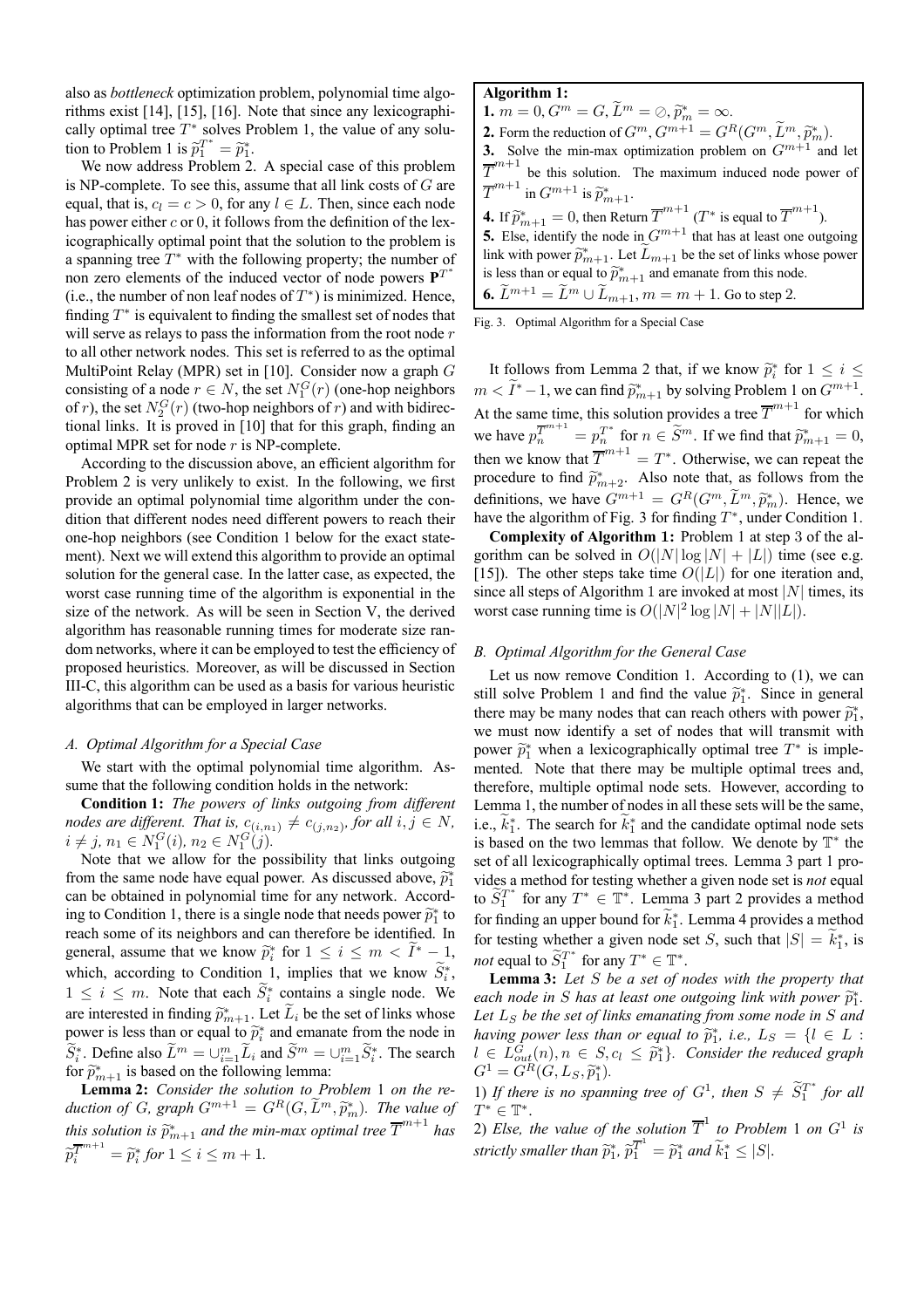**Lemma 4:** Let  $S_1$ ,  $S_2$  be sets of nodes with the property that *each node in*  $S_i$ ,  $i = 1, 2$ , has at least one outgoing link with *power*  $\widetilde{p}_1^*$ . Let  $L_{S_i}$  *be the set of links emanating from some node in*  $S_i$  *and having power less than or equal to*  $\widetilde{p}_1^*$ . Consider *the reductions of G, graphs*  $G_i^1 = G^R(G, L_{S_i}, \widetilde{p}_1^*), i = 1, 2,$ <br> *A terminal that there is at least one meaning two of G*l and letters Assume that there is at least one spanning tree of  $G_i^1$  and let  $v_i$  *be the value of the solution to Problem* 1 *on*  $G_i^1$ . If  $|S_1|$  =  $|S_2| = k_1^*$  and  $v_1 < v_2 < \tilde{p}_1^*$ , then  $S_2 \neq S_1^{T^*}$  for all  $T^* \in \mathbb{T}^*$ .

Let us now describe how we can search for candidate optimal node sets based on the previous lemmas, once we have obtained  $\widetilde{p}_1^*$ . We test successively sets with cardinality 1 first, then 2, 3 and so on, as follows. We pick a set S such that each node in S has at least one outgoing link with power  $\tilde{p}_1^*$  and generate the reduced graph  $G^R(G, L_S, \widetilde{p}_1^*)$ . If the latter has no spanning tree, then we know, from Lemma 3 part 1, that  $S \neq \widetilde{S}_1^{T^*}$  for all  $T^* \in \mathbb{T}^*$  and, therefore, S can be removed from further consideration. Else, from Lemma 3 part 2, we know that  $k_1^* \leq |S|$ . Since we already know that there can be no optimal set with  $|S| - 1$  nodes, we have  $k_1^* = |S|$ . Hence, at this point we know  $k_1^*$ . However, we still have to identify the candidate optimal node sets. For this, we proceed as follows. We examine the sets with cardinality  $k_1^*$  and keep only those whose value of the solution to Problem 1 on the reduced graph is the smallest. From Lemma 4, it follows that only the latter sets are candidates for being equal to  $\widetilde{S}_1^{T^*}$  for some  $T^* \in \mathbb{T}^*$ . Moreover, the smallest value obtained should be equal to  $\tilde{p}_2^*$ . Hence, at the end of this process we have the values of  $\tilde{p}_1^*, k_1^*, \tilde{p}_2^*,$  and a set of candidate optimal node sets  $\mathbb{S}_1 = \{S_{1,1},..., S_{1,s_1}\}\$  that may be equal to  $\widetilde{S}_1^{T^*}$  for some  $T^* \in \mathbb{T}^*$ .

Unfortunately, with the information at hand we do not have any way to further isolate one of the sets in  $\mathbb{S}_1$  as belonging to one of the lexicographically optimal trees. However, the process described above can be generalized to allow further refinement of the search, that results in the iterative determination of sequences of candidate optimal node sets  $(S_{1,m_1}, S_{2,m_2},..., S_{i,m_i})$  with the following property:

**Property 2:** *It is possible that*  $(S_{1,m_1}, S_{2,m_2}, ..., S_{i,m_i}) =$  $(\widetilde{S}_1^{T^*}, \widetilde{S}_2^{T^*}, ..., \widetilde{S}_i^{T^*})$  for some  $T^* \in \mathbb{T}^*, 1 \leq i < \widetilde{I}^{T^*}$ *.*

The refinement process is based on direct generalization of Lemmas 3 and 4 and can be achieved as follows. At iteration i we have a *candidacy tree*, whose levels and nodes have the following interpretation:

1) Level 0 is associated with  $\tilde{p}_1^*$ , obtained from the solution to<br>Disk associated  $C$ . The rest used at layer 0 is associated Problem 1 on graph  $G$ . The root node at level 0 is associated with the empty set of nodes,  $\oslash$ .

2) Level j, j = 1, ..., i, is associated with the values  $k_j^*, \tilde{p}_{j+1}^*$ already obtained. Each node  $m$  at level  $j$  is associated with a candidate set  $S_{j,m}$ . The cardinality of each of the sets at level j is  $k_j^*$ ; each node in  $S_{j,m}$  will transmit with power  $\tilde{p}_j^*$  if indeed  $S_{j,m} = \widetilde{S}_j^{T^*}$  for some  $T^* \in \mathbb{T}^*$  and the broadcast transmissions induced by  $T^*$  are eventually chosen. We denote by  $\mathbb{S}_j = \{S_{j,1},..., S_{j,s_j}\}\$  the set of candidate optimal node sets at level  $i$ .

3) A path  $(S_{1,m_1}, S_{2,m_2},..., S_{i,m_i})$  in the candidacy tree denotes a sequence of candidate sets that may satisfy Property 2. Leaf nodes are located only at the highest level.

## **Algorithm 2:**

**1.** For a candidate sequence (path from the root to a node at level *i*)  $\mathbf{S}^i$  =  $(S_{1,m_1}, S_{2,m_2}, ..., S_{i,m_i})$ , let  $L_{\mathbf{S}^i} = ∪_{j=1}^i L_{S_{j,m_j}}$  and  $N_{\mathbf{S}^i} = \cup_{j=1}^i S_{j,m_j}$ .

**2.** Test successively sets with cardinality 1 first, then 2, 3 and so on, as follows. Pick a set  $S$  such that each node in  $S$  has at least one outgoing link with power  $\widetilde{p}_{i+1}^*$  and  $S \subseteq N - N_{\mathbf{S}^i}$ .

**3.** Generate the reduced graph  $G^R(G, L_S \cup L_{S^i}, \widetilde{p}_{i+1}^*)$ . If the latter has no spanning tree, then  $S$  is removed from further consideration. Else, it is known that  $k_{i+1}^* = |S|$ .

**4.** The set S corresponds to a node at level  $i+1$  if the value v of the solution to Problem 1 on the reduced graph is the smallest among the sets with cardinality  $k_{i+1}^*$ . In this case, the node corresponding to S at level  $i + 1$  is connected to the node corresponding to set  $S_{i,m_i}$  at level i.

**5.** At the end of this procedure, there may be leaves in the candidacy tree that are located at level lower than  $i + 1$ . The path that starts from the root and ends at one of these leaves corresponds to a sequence of node sets that cannot be a candidate satisfying Property 2 and should, therefore, be excluded from further consideration. Hence, we repeatedly eliminate all leaves that are not at level  $i+1$  of the candidacy tree, so that only leaves at level  $i+1$  remain.

Fig. 4. Optimal Algorithm for the General Case

When we are at level *i*,  $\tilde{p}_{i+1}^*$  is known. If  $\tilde{p}_{i+1}^* = 0$ , then any spanning tree corresponding to a candidate path up to level i is a lexicographically optimal tree. Else, level  $i + 1$  is created by adding and removing nodes in the candidacy tree as described in the algorithm of Fig. 4. Upon completion, Algorithm 2 provides all lexicographically optimal trees and, therefore, all lexicographically optimal (with respect to node powers) sets of broadcast transmissions. Note that the number of nodes in the candidacy tree does not necessarily increase as the algorithm proceeds, since at step 5 the tree may be "pruned".

Fig. 5 shows an example of candidacy tree for a graph  $G$ with root node A. After creation of level 3, we observe that there is a node at level 2 of the candidacy tree, associated with node C of G, which is a leaf node at level lower than 3 and can, therefore, be eliminated. Then, the node at level 1, associated with node A of  $G$ , becomes such a leaf and is also eliminated. At level 4, we find that  $\tilde{p}_5^* = 0$  and the algo-<br>sithm atoms. In this summals than are true entimed that  $T^*T^*$ rithm stops. In this example there are two optimal trees,  $T_1^*, T_2^*$ , with links  $\{(A,B), (A,F), (A,G), (B,C), (B,D), (C,E), (F,H), (G,I)\}$ and  $\{(A,B), (A,F), (A,G), (B,C), (B,D), (C,E), (F,H), (H,I)\}\)$  respectively.  $T_1^*$  corresponds to the path B $\rightarrow$ C $\rightarrow$ {F,G} $\rightarrow$ A of the candidacy tree and  $T_2^*$  corresponds to the path  $B\rightarrow C\rightarrow \{F,H\}\rightarrow A$ . The sets of node powers, corresponding to the trees, are easily derived by inspecting the candidacy tree. For example, the power induced on node H by  $T_2^*$  is found as follows.  $T_2^*$  corresponds to path B $\rightarrow$ C $\rightarrow$ {F,H} $\rightarrow$ A. For this path, node H is located at level 3 and, hence, its retransmission power should be  $\tilde{p}_3^* = 3$ . The (lexicographically equal) node power vectors induced by the two trees are shown in Table I.

Algorithm 2 requires exponential number of computations in  $|N|$  in the worst case. In a wireless network however, where nodes are placed at irregular locations, the cardinality of the set of nodes that have at least one outgoing link with power  $\tilde{p}_i^*$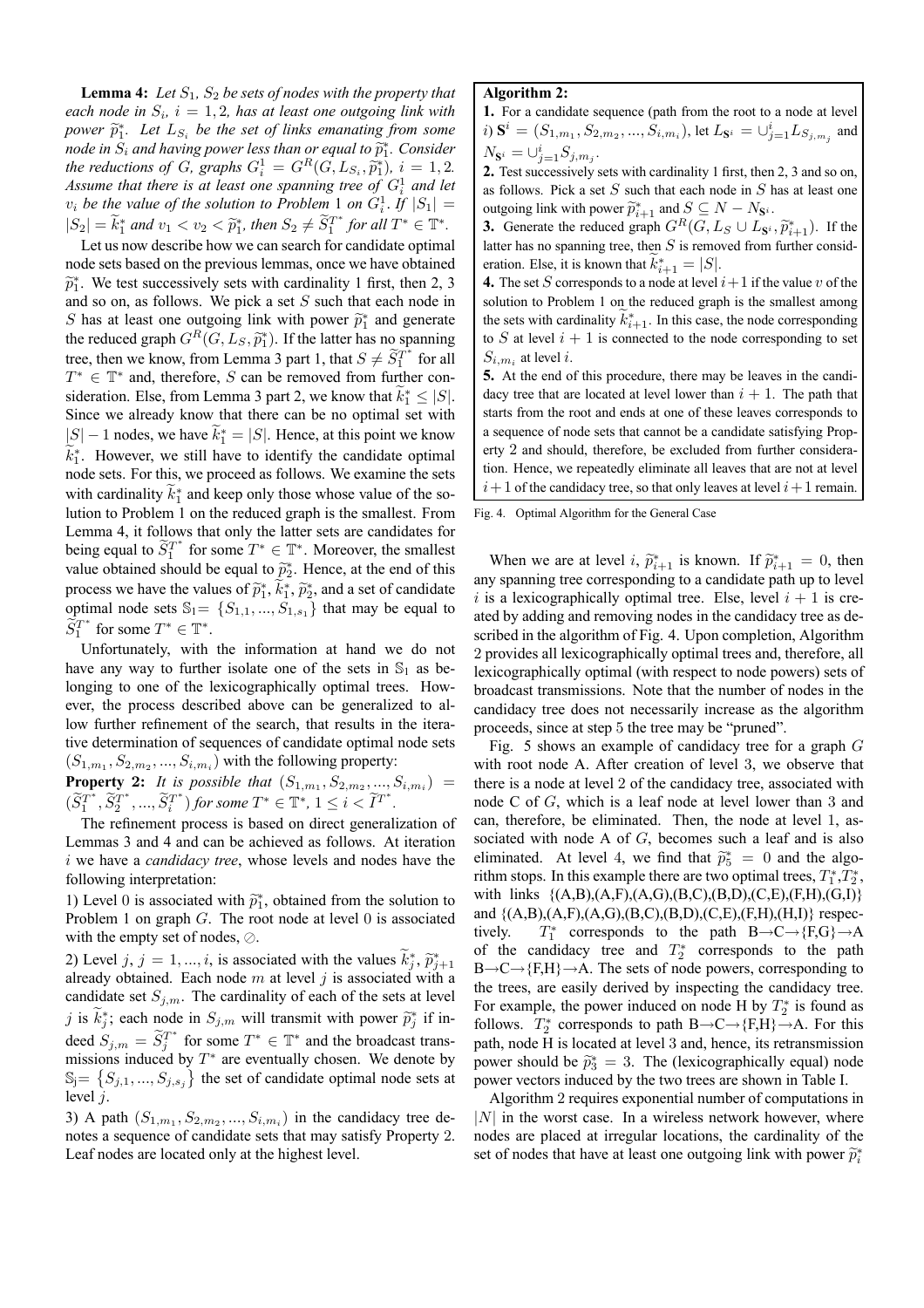

Fig. 5. Example of candidacy tree

TABLE I NODE POWERS INDUCED BY THE OPTIMAL TREES

|                                           |  |  |  | A B C D E F G H I |  |
|-------------------------------------------|--|--|--|-------------------|--|
| $T_1^*$ 2   5   4   0   0   3   3   0   0 |  |  |  |                   |  |
| $T_2^*$ 2 5 4 0 0 3 0 3 0                 |  |  |  |                   |  |

may not be very large. Moreover, in such an environment, the condition for a branching to occur in the candidacy tree does not seem very likely. Note also that, even if a branching does occur, it is likely to be eliminated in the next few iterations, according to step 5 of the algorithm. Hence, for moderate size random networks, Algorithm 2 may not require many computations. However, as the simulation results show, its running time rapidly deteriorates as the number of nodes increases. In the next subsection we provide a heuristic that can be used for larger networks as well. As we will see, the various steps of Algorithm 2 are useful for the development of the heuristic.

## *C. Heuristic Algorithm*

The main causes of explosion in the number of computations of Algorithm 2 are the following:

1) The cardinality of the set  $A_i$ , the set of nodes in the graph that have at least one outgoing link with power  $\widetilde{p}_i^*$ . In general, where  $\epsilon$  these nodes have to be to take the modes of the nodes subsets of these nodes have to be tested to create the nodes of the candidacy tree at level  $i$  and, hence, the worst case number of computations required is proportional to  $2^{|A_i|}$ .

2) The branchings of the candidacy tree. A branching will occur if two or more of the node sets being tested result in the smallest value of the solution to Problem 1 on the corresponding reduced networks.

Simulation results show that branchings do not occur very frequently. On the other hand, as will be seen in Section V,  $|A_i|$  does increase as the number of nodes within the same geographical area increases. Therefore, in order to reduce the computations required to obtain a good tree, we must develop efficient algorithms for selecting "good" subsets  $S_i^T$ . Motivated by these observations, we modify Algorithm 2 as follows.

We solve Problem 1 on G. Let  $p_1^H = \tilde{p}_1^*$  be the value of this solution and  $A_1^H$  the set of nodes in G with at least one outgoing link with power  $p_1^H$ . According to Algorithm 2, we have to select a subset  $S_1^H \subseteq A_1^H$  of minimal cardinality, such that the reduced graph  $G^R(G, L_{S_1^H}, p_1^H)$ , where  $L_{S_1^H} = \{l \in$  $L: l \in L_{out}^G(n)$ ,  $n \in S_1^H$ ,  $c_l \leq p_1^H$ }, has at least one spanning tree, and solve Problem 1 on that graph.

To avoid excessive computations, we pick  $S_1^H$  as follows. We eliminate from G all links with power larger than  $p_1^H$ . Let G' be the resulting graph. For each node  $n \in A_1^H$  we form the vector  $\mathbf{v}_n = (c_l)_{l \in L_{out}^{G'}(n)}$ . The maximal element of  $\mathbf{v}_n$  is by definition of G' equal to  $p_1^H$ , but the rest of its elements may have any values smaller than or equal to  $p_1^H$ . Any node  $n \in S_1^H$ will have to transmit with power  $p_1^H$  and, according to Property 1, will also transfer the required information to all nodes in  $N_1^{G'}(n)$ . Hence, it is preferable to include nodes in  $S_1^H$  with large values of elements in  $v_n$  and exclude those with small values. To achieve this, we arrange the nodes in  $A_1^H$  in nondecreasing lexicographic order of the vectors  $v_n$ . Starting from the first node  $n$  in the lexicographic order, we test whether by eliminating from  $G'$  the outgoing links of n with power  $p_1^H$ ,  $G'$ still has at least one spanning tree. If this is the case, we eliminate from  $G'$  all outgoing links of  $n$  with power equal to  $p_1^H$  and examine the next node in the lexicographic order. Else, we add node *n* to  $S_1^H$  and consider the next node in the lexicographic order. Note that, according to the selection procedure above, a node with lexicographically small vector  $v_n$  is not included in  $S_1^H$ , unless it is necessary to maintain network connectivity. Hence,  $S_1^H$  will generally contain nodes with lexicographically large vectors **v**n.

At the end of this procedure, the reduced graph  $G<sup>1</sup>$  =  $G^R(G, L_{S_1^H}, p_1^H)$  is formed and Problem 1 is solved on that graph to obtain  $p_2^H$ . Note that  $p_2^H$  may not be equal to  $\tilde{p}_2^*$ . All steps above are then applied to  $G<sup>1</sup>$ , instead of G, and the process is repeated until  $p_i^H = 0$  for some  $i > 1$ . The last spanning tree obtained is returned as the solution  $T^H$  of the algorithm. The node power vector  $(p_n^{T^H})_{n \in N}$ , induced by  $T^H$  in the original graph G, defines the set of broadcast transmissions of the proposed heuristic.

Note that in the previous algorithm, branchings in the candidacy tree are eliminated. In effect, we now have a single path at each step of the iteration. Some further optimization can be performed by observing that if a node  $n \in A_1^H$  contains a link  $l = (n, m)$  such that  $c_l = p_1^H$ , and l is the only incoming link to node m in graph  $G'$ , then node n must transmit with power  $p_1^H$  and, therefore, is included in the set  $S_1^H$ . The final heuristic algorithm is presented in Fig. 6.

As an example, we apply the heuristic algorithm to graph  $G$ of Fig. 5. Since  $p_1^H = 5$ , we have that  $A_1^H = \{A, B, C\}$  and  $S_1^H = \{B\}$ . After solving Problem 1 on the reduced graph  $G^R(G, L_{\{B\}}, 5)$  we obtain  $p_1^H = 4$ ,  $A_2^H = S_2^H = \{C\}$  and, consecutively,  $p_3^H = 3$ ,  $A_3^H = \{F,G,H\}$ ,  $S_3^H = \{F,H\}$ ,  $p_4^H =$ 2,  $A_4^H = S_4^H = \{ \text{A} \}$  and  $p_5^H = 0$ . The last spanning tree obtained is the solution  $T^H$  of the algorithm. For this particular graph,  $T^H = T_2^*$ , where  $T_2^*$  is one of the two lexicographically optimal trees of G found in the previous subsection.

**Complexity of Algorithm** 3**:** We will first provide the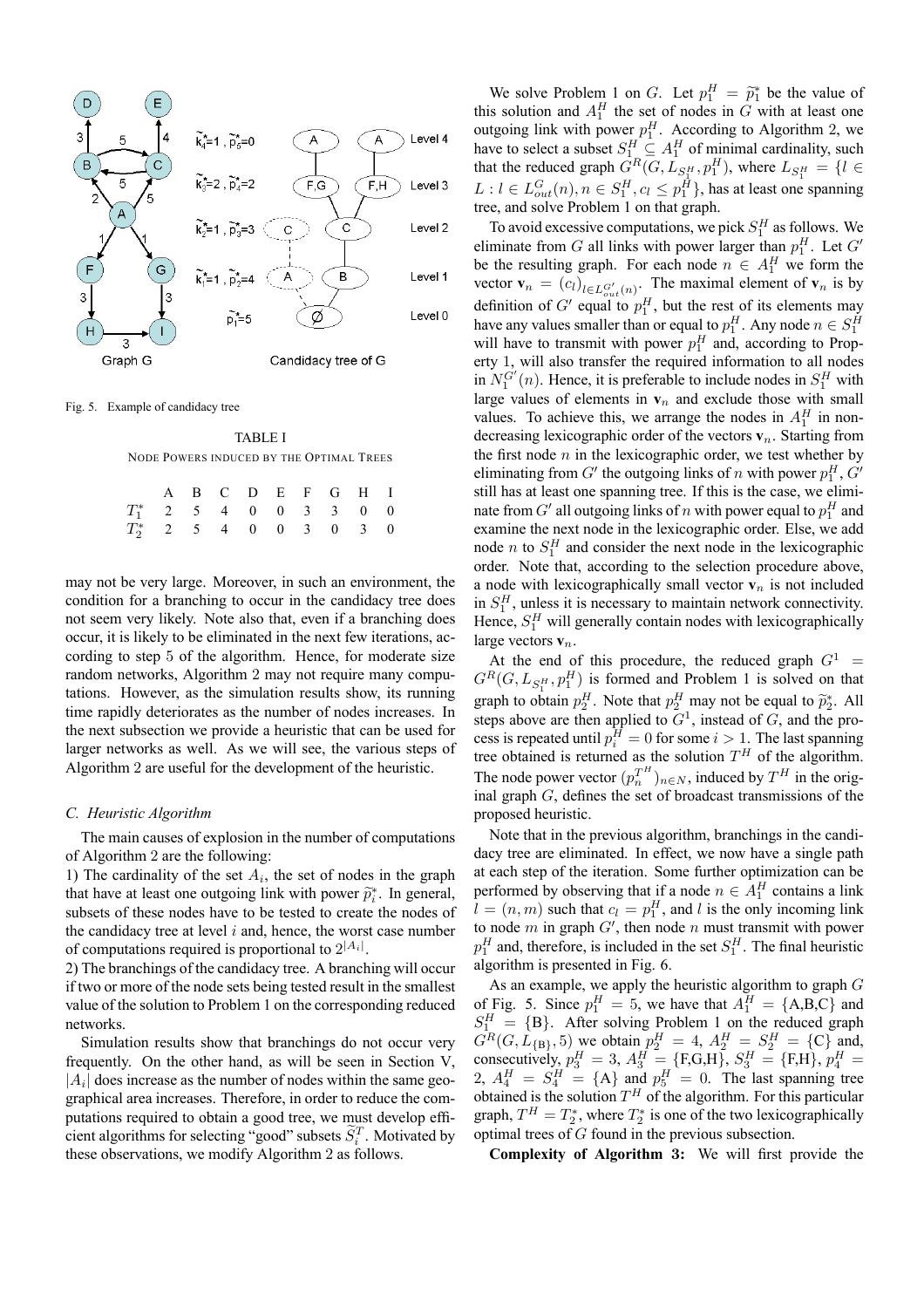## **Algorithm 3:**

1.  $i = 0, G^i = G$ . **2.** Let  $p_{i+1}^H$  be the value of the solution  $\overline{T}^{i+1}$  to Problem 1 on  $G^i$ . **3.** If  $p_{i+1}^H = 0$ , then Return  $\overline{T}^{i+1}$  ( $T^H$  is equal to  $\overline{T}^{i+1}$ ). Else, set  $S_{i+1}^H = \oslash$  and identify  $A_{i+1}^H$ , the set of nodes with at least one outgoing link with power  $p_{i+1}^H$  in  $G^i$ .

**4.** Eliminate from  $G^i$  all links with power larger than  $p_{i+1}^H$  and let  $G'$  be the resulting graph.

**5.** For each node  $n \in A_{i+1}^H$ , if there is a link  $l = (n, m)$  such that  $c_l = p_{i+1}^H$ , and l is the only incoming link to node m in graph  $G'$ , then add *n* to  $S_{i+1}^H$ .

**6.** If the reduced graph  $G^R(G^i, L_{S_{i+1}^H}, p_{i+1}^H)$  has at least one spanning tree, then go to step 9. Else, for each node  $n \in A_{i+1}^H$  –  $S_{i+1}^H$  form the vector  $\mathbf{v}_n = (c_l)_{l \in L_{out}^{G'}}(n)$  and arrange these nodes in non-decreasing lexicographic order of the vectors  $\mathbf{v}_n$ .

**7.** Starting from the first node  $n$  in the lexicographic order, test whether by eliminating from  $G'$  the outgoing links of  $n$  with power  $p_{i+1}^H$ , G' still has at least one spanning tree.

**8.** If this is the case, eliminate from  $G'$  all outgoing links of n with power equal to  $p_{i+1}^H$  and examine the next node in the lexicographic order. Else, add node *n* to  $S_{i+1}^H$  and consider the next node in the lexicographic order.

**9.**  $G^{i+1} = G^R(G^i, L_{S^H_{i+1}}, p^H_{i+1}), i = i+1$ . Go to step 2.

Fig. 6. Heuristic Algorithm

complexity for one iteration of the algorithm. Step 2 takes  $O(|N| \log |N| + |L|)$  time. Steps 3-5 take  $O(|L|)$  time. Step 6 requires the arrangement of at most  $|N|$  nodes in nondecreasing lexicographic order of the vectors  $v_n$ . We can assume that the coordinates of these vectors are already sorted in non-increasing order (this can be made during initialization in  $O(\sum_{n \in N} x_n \log x_n) = O(|L| \log |L|)$  time, where  $x_n$ is the number of elements in  $v_n$ ). To evaluate the complexity of the above arrangement, let us assume that we implement bubble sort [13] - as will be seen, because of step 7, more efficient sorting does not improve worst-case complexity. Lexicographic comparison of vectors  $v_n$  and  $v_{n+1}$  takes time  $O(\min\{x_n, x_{n+1}\})$  and a single *pass* of the vectors  $\mathbf{v}_n$ ,  $n \in N$ , takes time  $O(\sum_{n=1}^{|N|-1} \min\{x_n, x_{n+1}\})$ , which is at most  $O(\sum_{n=1}^{|N|} x_n) = O(|L|)$ . Since at most  $|N|$  passes of the vectors  $v_n$ ,  $n \in N$ , can occur, the complexity of the above arrangement with bubble sort is  $O(|N||L|)$ . A spanning tree can be obtained in  $O(|L|)$  time [13] and, therefore, step 7 of the algorithm requires  $O(|N||L|)$  time in the worst case. Hence, one iteration of steps 1-9 of the algorithm requires  $O(|N||L|)$  time and, since at most  $|N|$  such iterations may occur, the worst case running time of Algorithm 3 is  $O(|N|^2|L|)$ .

#### IV. MORE GENERAL COST FUNCTIONS

Assume that with each node  $n \in N$  there is a cost function  $f_n(p)$ , which expresses the cost incurred at node n if it transmits with power p. We assume that  $f_n(p)$  is strictly increasing in  $p$  and nonnegative. For reasons that will become apparent in the sequel, we allow for the possibility  $f_n(0) > 0$ . As in Section II-A, given an r-rooted spanning tree  $T$ , we define for any

node  $n \in N$ ,  $\phi_n^T = \max_{l \in L_{out}^T(n)} \{f_n(c_l)\},\text{ if } L_{out}^T(n) \neq \emptyset,$ and  $\phi_n^T = f_n(0)$ , if  $L_{out}^T(n) = \emptyset$ . The objective now is to find the spanning tree for which the vector  $(\phi_n^T)_{n \in N}$  is lexicographically minimal. The case  $f_n(p) = p$  for all  $n \in N$ corresponds to the problem studied in Section II. In fact, if we use the quantities  $f_n(c_l)$  as link cost functions, then the main difference between the current setup and the one examined up to now, is that the "power  $\phi_n^T$ " of a leaf node n may be non zero in the general case. However, we will show that the same algorithms can be used in this case as well, by modifying  $G(N, L)$ to a new network  $\overline{G}(\overline{N},\overline{L})$  as follows.  $\overline{G}$  contains all nodes and links of G. For each node  $n \in N$ , a new node  $\overline{n}$  is added to the set  $\overline{N}$  of nodes in  $\overline{G}$  and a new link  $(n, \overline{n})$  is added to the set  $\overline{L}$  of links in  $\overline{G}$ . The link powers in  $\overline{L}$  are defined as  $\overline{c}_{(n,m)} = f_n(c_{(n,m)})$ , if  $m \neq \overline{n}$ , and  $\overline{c}_{(n,\overline{n})} = f_n(0)$ . The node powers for a tree  $\overline{T}$  in  $\overline{G}$  are defined as  $\theta_n^T = \max_{l \in \overline{L}_{out}^T(n)} {\{\overline{c}_l\}}$ ,

if  $\overline{L}_{out}^T(n) \neq \emptyset$ , and  $\theta_n^{\overline{T}} = 0$ , if  $\overline{L}_{out}^T(n) = \emptyset$ . Note that for all outgoing links of node  $n$ , the same function  $f_n$  is used to determine the corresponding generalized link costs. Since  $f_n(p)$  is strictly increasing in p, Property 1 holds in network  $\overline{G}$  as well (by replacing "power  $p$ " with "power  $f_n(p)$ ") and the problem of minimizing lexicographically the vector  $(\theta_n^T)_{n \in \overline{N}}$  in  $\overline{G}$  can be solved using the previously presented algorithms. According to the above definition, each spanning tree  $\overline{T}$  of  $\overline{G}$  corresponds to a spanning tree  $T$  of  $G$  and vice versa. Tree  $T$  is obtained from  $\overline{T}$  by eliminating every link  $(n, \overline{n}) \in \overline{L}$ . Based on this observation, the following lemma holds:

**Lemma 5:** Let  $\overline{T}^*$  be a tree that minimizes lexicographically *the vector*  $(\theta_n^T)_{n \in \overline{N}}$  *in*  $\overline{G}$ *. Then, the corresponding tree*  $T^*$  *in* G, minimizes lexicographically the vector  $(\phi_n^T)_{n\in N}$ .

**Application I: Taking Into Account Node Receive Power Consumption.**

Assume that node *n* consumes power  $q_n$  during the reception of information. Since all nodes in a broadcast tree  $T$  receive the information transmitted by the root node  $r$ , the total power consumed by node  $n \neq r$  is now  $p_n^T + q_n$ . Therefore, if we are interested in minimizing lexicographically the total consumed node power, we can set  $f_n(p) = p + q_n$  if  $n \neq r$ , and  $f_r(p) = p$ . Note that in this case we have  $f_n(0) \neq 0$  if  $n \neq r$ .

**Application II: Maximizing Lexicographically the Minimum Remaining Node Battery Lifetime.**

Assume we know the duration of the broadcast transmission, t, and the energy  $E_n$  of the battery at node  $n \in N$  at the beginning of the transmission, which we call "battery lifetime". Assume also for simplicity that the receive power  $q_n$  is zero. Then, if node *n* transmits with power  $p$ , at the end of the broadcast transmission, its remaining battery lifetime will be  $E_n - pt$ .

In an environment where spare batteries are not easily available, it is reasonable to attempt to maintain the remaining battery lifetime at each node as high as possible. Given an r-rooted spanning tree  $T$ , the broadcast transmissions defined by  $T$  result in remaining battery lifetime at node  $n \in N$ ,

$$
E_n^T = E_n - p_n^T t = E_n - \max_{l \in L_{out}^T(n)} \{c_l\} t
$$
  
= 
$$
-\max_{l \in L_{out}^T(n)} \{c_l t - E_n + E\} + E
$$
, where  $E = \max_{n \in N} \{E_n\}.$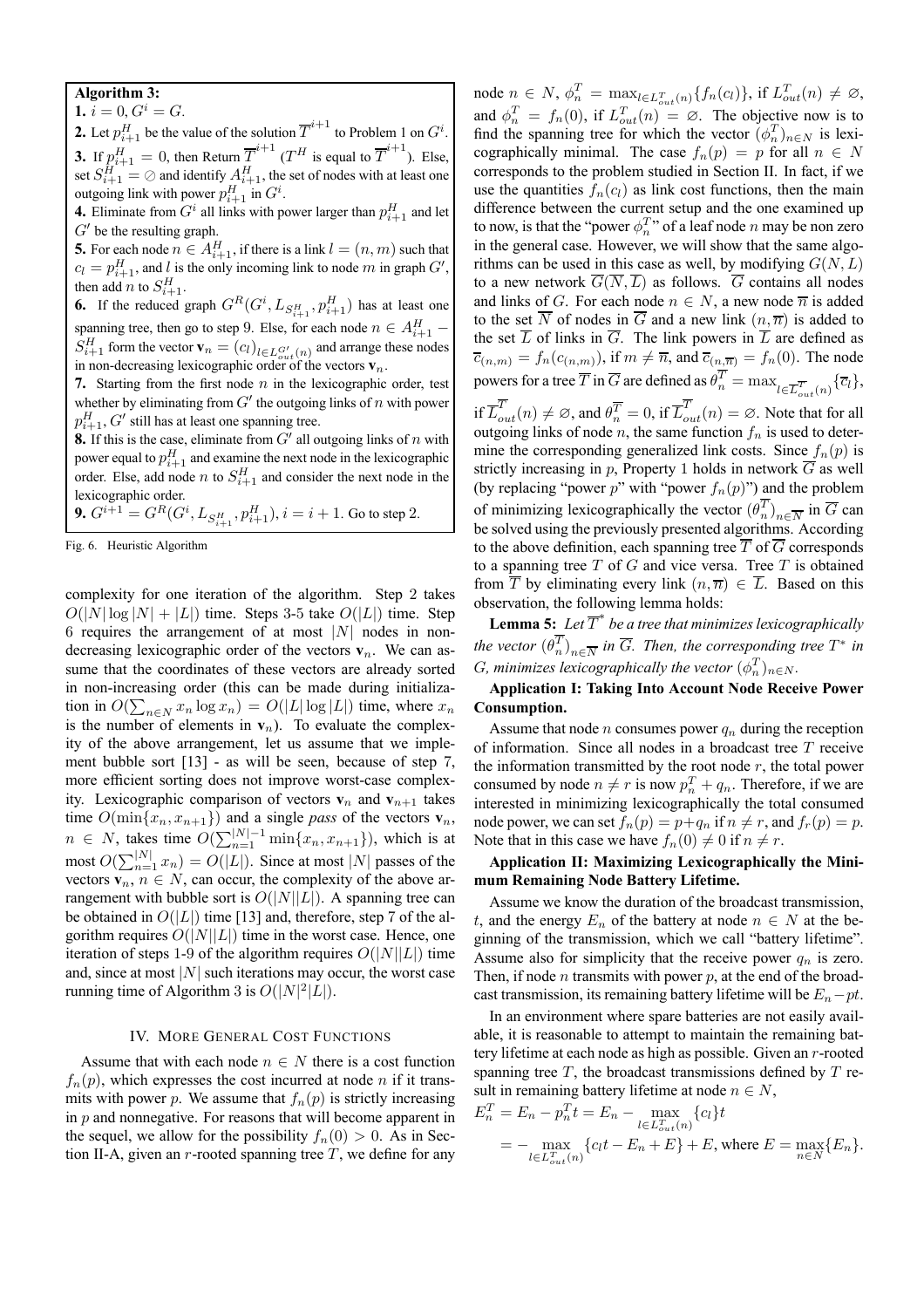An appropriate optimization criterion in this case is to attempt to maximize lexicographically the vector  $(E_n^T)_{n \in \mathbb{N}}$  or, equivalently, minimize lexicographically the vector  $(F_n^T)_{n \in N}$ , where  $F_n^T = \max_{l \in L_{out}^T(n)} \{c_l t - E_n + E\}$ . The latter problem is a special case of the one considered in this section, with  $f_n(p) = pt - E_n + E$ . This function is nonnegative by the definition of E and strictly increasing in p. Also,  $f_n(0) = E - E_n$ which in general can be nonzero.

#### **Application III: Taking Into Account Node Criticality.**

The approach above can be generalized. In practice some nodes may be more critical than others for the operation of the network as a whole, for example keeping the root node alive is such a case. Hence, it is natural to associate different cost functions to different nodes, according to their remaining lifetime. More specifically the cost associated with node  $n$ , whose remaining lifetime is  $\mathcal{E}_n$ , is  $g_n(\mathcal{E}_n)$ , where  $g_n$  is strictly decreasing in  $\mathcal{E}_n > 0$  and nonnegative. An appropriate optimization criterion in this case is to minimize lexicographically the vector  $(g_n(E_n^T))_{n \in N} = (f_n(p_n^T))_{n \in N}$ , where  $f_n(p) = g_n(E_n - pt)$ is strictly increasing in  $p$  and nonnegative. By eliminating from the graph all links  $(n, j)$  such that  $E_n - c_{(n,j)}t \leq 0$  (since transmission over these links exhausts node's  $n$  battery), we can ensure that  $f_n(p)$  is well defined. Therefore, we can apply the previously developed methods to solve this generalized problem as well. If, as above, the maximization of node remaining lifetime is sought, we set  $g_n(\mathcal{E}_n) = -\mathcal{E}_n + E$ .

## V. NUMERICAL RESULTS

In this section we compare numerically the performance of the three algorithms presented in Section III, namely: 1) the algorithm that solves Problem 1 ("Min-Max" algorithm for short), 2) the lexicographically optimal Algorithm 2 ("Lex-Opt" algorithm), and 3) the proposed heuristic Algorithm 3 ("Heuristic" algorithm).

We generate random networks with a specified number of nodes (20,40,...,120) as follows. We fix a rectangular grid of  $100\times100$  points. A number of these points is randomly selected with uniform probability to represent the network nodes. One of the nodes is randomly chosen to be the origin of the broadcast information. The power needed for a successful transmission over link  $(i, j)$  depends on the distance  $d_{(i,j)}$  between the two nodes and is given by  $c_{(i,j)} = d_{(i,j)}^2$ . For each network instance there is a constraint on the maximum transmitted power,  $c_{\text{max}}$ , which is defined as the smallest value that guarantees the connectivity of the network, that is, the existence of a directed path from the root to every other node of the network. A link l belongs to the set L of links in the network if  $c_l \leq c_{\text{max}}$ . The constraint  $c_{\text{max}}$  does not impose any limitation on the possible networks, since any links with power larger than  $c_{\text{max}}$  are removed from further consideration after the first iteration by any of the three algorithms we consider.

The main performance metric of interest is the vector of node powers provided by each algorithm. Since, however, this metric becomes too cumbersome to present for network sizes of interest, we introduce a closely related measure that indicates how far the obtained solution is from the optimal one. This is defined as follows. The coordinates of the node power vectors are first arranged in non increasing order. For a given network size,  $|N|$ ,

and for each individual network instance, let  $(\hat{p}_1^X, \hat{p}_2^X, ..., \hat{p}_{N}^X)$ be the vector of the arranged coordinates, obtained using algorithm X. Let  $l^X$ ,  $1 \leq l^X \leq |N|$ , be the number for which it holds  $\hat{p}_i^X = \hat{p}_i^{Lex-Opt}$  for all  $i, 1 \le i \le l^X$ . Note that, since all algorithms solve Problem 1 in the first iteration, we have  $\hat{p}_1^X = \hat{p}_1^{Lex-Opt}$  and thus l<sup>X</sup> is well defined. We next define  $R = \frac{l^A}{|N|}$ . This metric provides a measure of how close each algorithm comes to providing the optimal (lexicographically smallest) vector of node powers. Obviously for any network,  $0 \lt R \lt 1$ , and when  $R = 1$  the obtained solution is identical lexicographically to the one provided by the Lex-Opt algorithm.

Table II summarizes the performance of the Heuristic algorithm for various network sizes. Each row of the table represents the summary of results obtained from 100 randomly generated networks. The second column is the average of the obtained ratio R. In columns 3-6 the quantity  $Q(R > p)$ ,  $0 \leq p < 1$ , corresponds to the percentage of network instances for which  $l^{Heuristic} > p \cdot |N|$ . We observe that the proposed heuristic generally provides fairly satisfactory results. For 40 node networks for example, it provides the optimal solution in 98% of the performed experiments. For 120-node networks, this percentage falls to 61%. However, the percentage of the experiments for which at least the first 30 (0.25  $\times$  120) maximal node powers are the same as those obtained by the optimal algorithm, is 96%. Table III provides similar results for the Min-Max algorithm. We observe that the performance of this algorithm deteriorates rapidly as the network size increases. This is to be expected since it ensures only the minimization of the maximum consumed node power but does not specify how to treat nodes that consume power smaller than the maximum.

Table IV shows the average and standard deviation of the running times of the algorithms. The results were obtained using a Pentium4 PC, 1.7 GHz, with 256 MB RAM. As expected, the Min-Max algorithm has the shortest running times and Lex-Opt the largest. For network sizes no more than 80, the running time of Lex-Opt algorithm is reasonable, but rapidly deteriorates for larger networks. The Heuristic algorithm has satisfactory running times for all network sizes. It is also worth noting by observing the standard deviations, that the running times of the Heuristic are concentrated around their mean, while for the Lex-Opt they are widely dispersed, especially for larger networks. Combined with the results in Table II, we conclude that the Heuristic algorithm presents a good compromise between performance and running times.

The behavior of the Lex-Opt and Heuristic algorithms can be further elucidated by the results in Table V. Each row of the table provides the average over the 100 randomly generated network instances of the quantities

$$
\overline{k} = \frac{\sum_{i=1}^{\tilde{l}^*-1} |A_i|}{\tilde{l}^*-1}, \qquad \overline{k}^* = \frac{\sum_{i=1}^{\tilde{l}^*-1} \tilde{k}^*_i}{\tilde{l}^*-1}.
$$

Note that, when  $\tilde{p}_{\tilde{l}^*}^* = 0$  is found, the Lex-Opt algorithm stops and no further computations are necessary to determine  $A_{\tilde{\jmath} *}$ and  $k_{\tilde{l}^*}^*$ . As the network size increases, the density of nodes (number of nodes nor unit erec) increases as well. This is in  $\lim_{x \to \infty} \frac{1}{x}$ . The the network side increases, the density of holds dicated in Table V by the fact that  $\overline{k}$  increases. However,  $\overline{k}^*$ remains relatively small. Hence, in many cases the search per-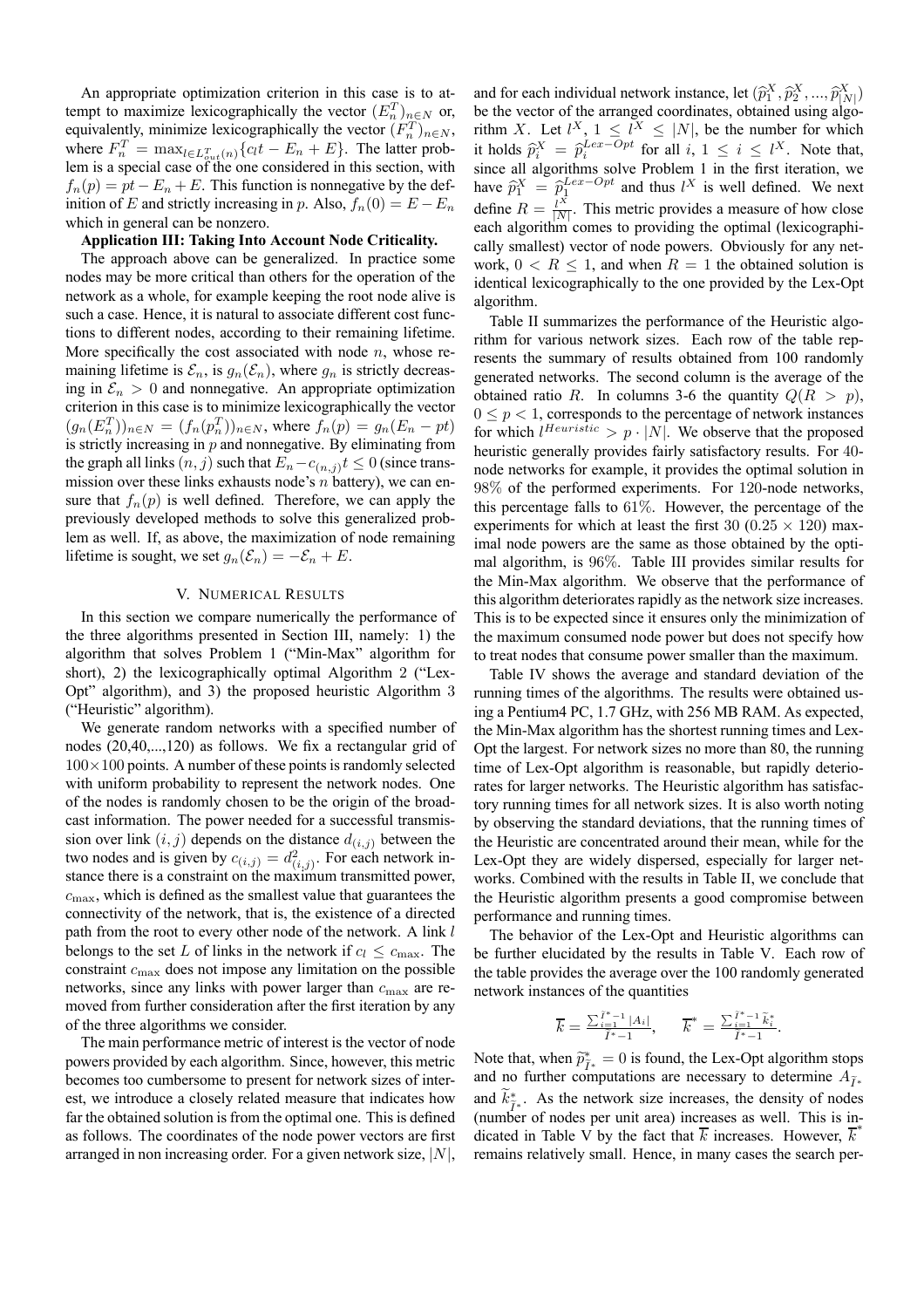| ۱N  | $R$ -Mean | O(R > 0.25) | O(R > 0.5) | O(R > 0.75) | $O(R=1)$ |
|-----|-----------|-------------|------------|-------------|----------|
| 20  | 0.9925    | 99%         | 99%        | 99%         | 99%      |
| 40  | 0.9898    | 100%        | 99%        | 98%         | 98%      |
| 60  | 0.9303    | 97%         | 93%        | 88%         | 88%      |
| 80  | 0.8901    | 95%         | 87%        | 81%         | 81%      |
| 100 | 0.8572    | 93%         | 84%        | 77%         | 77%      |
| 120 | 0.7694    | 96%         | 72%        | 61%         | 61%      |

TABLE II COMPARISON OF HEURISTIC ALGORITHM VS. LEX-OPT

TABLE III COMPARISON OF MIN-MAX ALGORITHM VS. LEX-OPT

| N   | $R$ -Mean | O(R > 0.25) | O(R > 0.5) | O(R > 0.75) | $O(R=1)$ |
|-----|-----------|-------------|------------|-------------|----------|
| 20  | 0.4510    | 70%         | 28%        | 17%         | 17%      |
| 40  | 0.2908    | 50%         | 10%        | $1\%$       | $1\%$    |
| 60  | 0.2212    | 37%         | 2%         | $0\%$       | $0\%$    |
| 80  | 0.2018    | 28%         | $1\%$      | $0\%$       | $0\%$    |
| 100 | 0.1995    | 30%         | $1\%$      | $0\%$       | $0\%$    |
| 120 | 0.1787    | 29%         | $0\%$      | $0\%$       | $0\%$    |

formed by the Lex-Opt algorithm when trying to find the sets  $\widetilde{S}_i^T$  does not take significant amount of time. However, the occasional existence of a pair  $\{ |A_i|, k_i^* \}$  with values much larger than the corresponding averages is enough to increase dramatically the running time of the Lex-Opt algorithm. This explains the large standard deviation of the running time of the Lex-Opt algorithm, observed for large networks. Regarding the Heuristic algorithm, its running time is not very sensitive to an increase in  $\overline{k}$ , however, this increase makes it more difficult to determine the correct sets  $\widetilde{S}_i^{T^H}$  and, thus, its performance deteriorates as the node density increases.

## VI. EXTENSIONS - ISSUES FOR FURTHER STUDY

*Distributed Implementation*: The algorithms presented in this paper require knowledge of the network topology. Distributed implementation of the algorithms depends on the knowledge that each node has about the network topology in its neighborhood. If each node has knowledge of its one, two, ..., k-hop neighbors, then the proposed algorithms can be applied locally in a manner similar to the one proposed in [10], where all links were assumed to have the same power requirements. In general they can be applied in network environments where at least partial information of network topology is proactively maintained at each node, as in OLSR [11] and ZRP [12]. Of course, in this case optimization based on partial information does not guarantee global optimization as well, and further study is currently underway to evaluate the benefits of the approach. Let us consider next the case where each node knows only the powers needed to reach its one-hop neighbors. Instrumental to the algorithms proposed in this paper is the solution to Problem 1. As shown in [16], there is an optimal algorithm for this problem, which follows the same steps as Edmond's algorithm for finding a minimum-sum spanning tree in a directed graph [17], with the exception that the sum operation is replaced with the maxi-

TABLE IV

RUNNING TIME PERFORMANCE OF THE ALGORITHMS (MEAN AND STANDARD DEVIATION IN SECONDS)

|     | Min-Max<br>Heuristic |                            | Lex-Opt            |  |  |
|-----|----------------------|----------------------------|--------------------|--|--|
| N   | Mean; St.D.          | Mean; St.D.                | Mean:<br>St.D.     |  |  |
| 20  | $0.004 \div 0.005$   | 0.038:0.013                | 0.047:<br>0.015    |  |  |
| 40  | $0.020 \div 0.009$   | $\overline{0.290}$ ; 0.113 | 0.365:<br>0.134    |  |  |
| 60  | 0.051;0.019          | 0.969:0.307                | 1.441:<br>0.557    |  |  |
| 80  | 0.088; 0.031         | 2.163:0.787                | 5.652:<br>9.368    |  |  |
| 100 | 0.146:0.040          | 3.856; 1.120               | 20.649:<br>20.281  |  |  |
| 120 | 0.194:0.061          | 5.563; 1.884               | 786.228; 2,436.465 |  |  |

TABLE V MEAN OF  $\overline{k}$  and  $\overline{k}^*$  for the Lex-Opt algorithm

|     | $k$ - Mean | k.<br>- Mean |
|-----|------------|--------------|
| 20  | 2.155097   | 1.023994     |
| 40  | 2.939660   | 1.115641     |
| 60  | 4.207257   | 1.249700     |
| 80  | 5.855358   | 1.402980     |
| 100 | 7.925565   | 1.653131     |
| 120 | 10.533443  | 1.918101     |

mum operation. A distributed implementation of Edmond's algorithm has been proposed in [18]. The latter algorithm can be modified to implement in a distributed manner the algorithm for solving Problem 1 proposed in [16]. More substantial modifications are needed, however, to optimize the second, third, and so on, minimum. This effort would require power consumption which must be weighted against the power savings that will be obtained during the broadcast transmission. As an intermediate alternative, optimization of only a given number of successive minima may be performed.

*Multicast Extensions*: Multicasting of information from a source to a subset V of the nodes is an important mechanism. The optimal algorithms proposed in this paper can be applied in this case as well, provided that Problem 1 is replaced with the problem of finding a bottleneck tree connecting the source to all nodes in  $V$ . For an undirected graph, an algorithm for the bottleneck tree problem with  $O(|L|)$  running time is proposed in [19]. For directed graphs, if node powers are integers that take values in [0, C], then it is easy to construct an  $O(|L| \log C)$  running time algorithm. Work is underway to provide improvedperformance algorithms for the bottleneck tree problem, that can also be implemented distributively. In addition, we note that for the multicast problem new heuristics must be developed in order to take into account peculiarities that arise due to the fact that in general not all nodes participate in the multicast tree. Regarding multicasting, another important issue with potential significant energy savings is the development of algorithms with the same optimization criteria, when directional antennas are used [20].

## VII. CONCLUSIONS

In this paper we addressed the problem of broadcasting in a wireless network in a manner that guarantees that no node in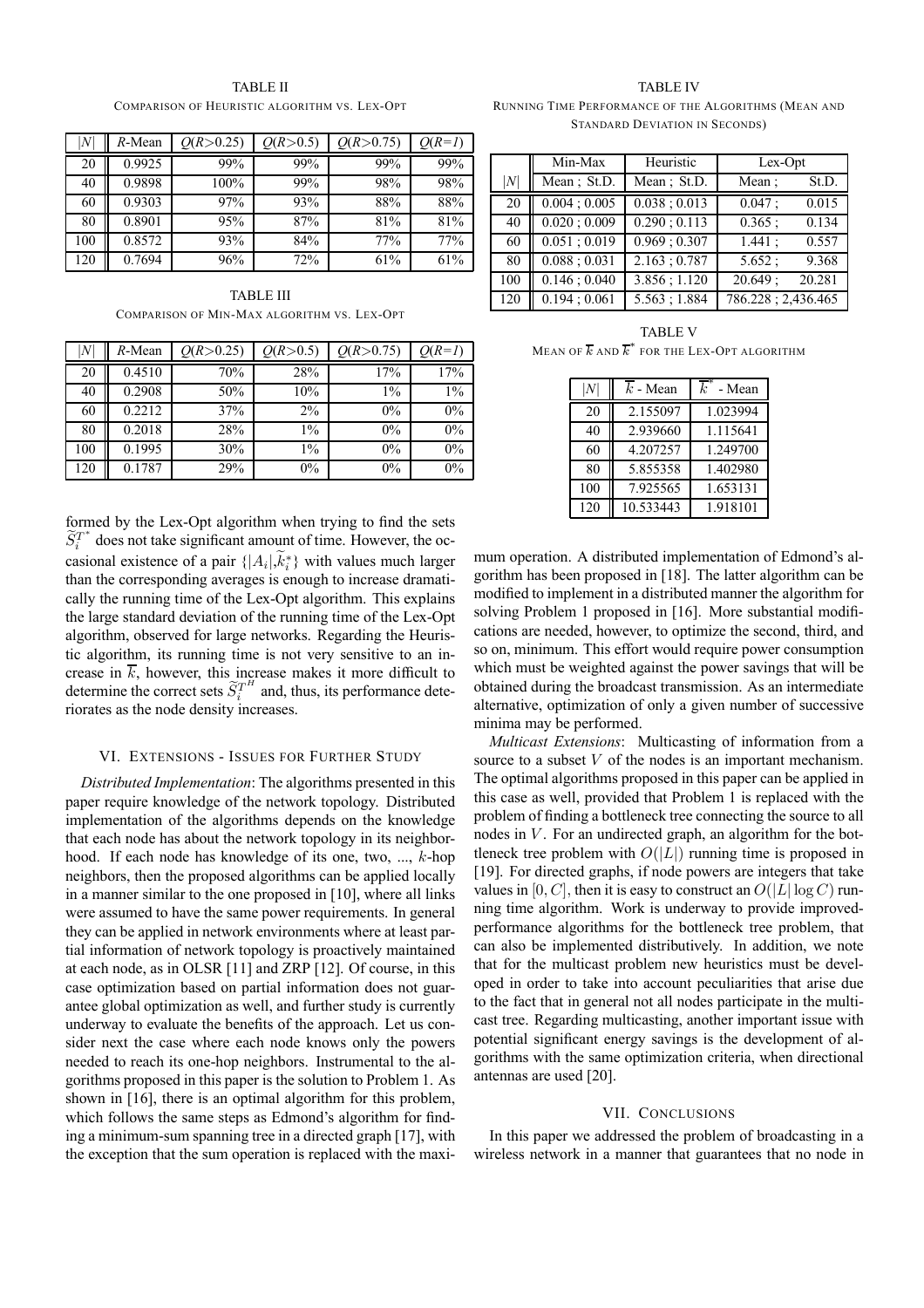the network consumes excessive power, or no node's battery lifetime is unnecessarily reduced. We formulated the problem as a lexicographic optimization problem and presented an optimal algorithm for it. The algorithm has exponential running time in the worst case. Certain interesting instances of the problem have polynomial worst case running time. We also presented a heuristic algorithm which eliminates the steps of the optimal one where computational explosions occur. Numerical results show that the optimal algorithm runs in reasonable time for moderate size networks, but its running time rapidly deteriorates as the network size increases. The heuristic algorithm has good running times and its performance, relative to the optimal one, is fairly satisfactory for all the network sizes considered. Hence, this algorithm presents a good compromise between running time and achieved performance.

#### **REFERENCES**

- [1] A.J. Goldsmith and S.B. Wicker, "Design challenges for energyconstrained ad hoc wireless networks," *IEEE Wireless Commun.*, vol. 9, no. 4, pp. 8-27, Aug. 2002.
- [2] A. Kershenbaum, *Telecommunications Network Design Algorithms*, McGraw-Hill, Computer Science Series, 1993.
- [3] D. Bertsekas and R. Gallager, *Data Networks*, Prentice Hall, 1992.
- [4] J.E. Wieselthier, G.D. Nguyen, and A. Ephremides, "On the construction of energy-efficient broadcast and multicast trees in wireless networks," *in Proc. IEEE INFOCOM*, 2000, pp. 585-594.
- [5] J.E. Wieselthier, G.D. Nguyen, and A. Ephremides, "Algorithms for energy-efficient multicasting in static ad hoc wireless networks, *MONET*, vol. 6, no. 3, pp. 251-263, June 2001.
- [6] J.E. Wieselthier, G.D. Nguyen, and A. Ephremides, "Resource management in energy-limited, bandwidth-limited, transceiver-limited wireless networks for session-based multicasting," *Computer Networks*, vol. 39, no. 2, pp. 113-131, June 2002.
- V. Ramasubramanian, R. Chandra, and D. Mossé, "Providing a bidirectional abstraction for unidirectional ad hoc networks," *in Proc. IEEE IN-FOCOM*, 2002.
- [8] C.-K. Toh, "Maximum battery life routing to support ubiquitous mobile computing in wireless ad hoc networks," *IEEE Commun. Mag.*, vol. 39, no. 6, pp. 138-147, June 2001.
- [9] J.-H. Chang and L. Tassiulas, "Energy conserving routing in wireless adhoc networks," *in Proc. IEEE INFOCOM*, 2000, pp. 22-31.
- [10] A. Qayyum, L. Viennot, and A. Laouiti, "Multipoint relaying: An efficient technique for flooding in mobile wireless networks," *INRIA*, RR-3898, March 2000.
- [11] P. Jacquet *et al.*, "Optimized link state routing protocol," *IETF Internet Draft*, draft-ietf-manet-olsr-07.txt, Dec. 2002 (Work in progress).
- [12] Z.J. Haas, M.R. Pearlman, and P. Samar, "The zone routing protocol (ZRP) for ad hoc networks," *IETF Internet Draft*, draft-ietf-manet-zonezrp-04.txt, July 2002 (Work in progress).
- [13] R.K. Ahuja, T.L. Magnanti, and J.B. Orlin, *Network Flows: Theory, Algorithms, and Applications*, Prentice Hall, 1993.
- [14] P.M. Camerini, "The min-max spanning tree problem and some extensions," *Inform. Process. Lett.*, vol. 7, no. 1, pp. 10-14, Jan. 1978.
- [15] H.N. Gabow and R.E. Tarjan, "Algorithms for two bottleneck optimization problems," *J. of Algorithms*, vol. 9, pp. 411-417, 1988.
- [16] L. Georgiadis, "Arborescence optimization problems solvable by Edmond's algorithm," *J. of Theor. Comp. Science*, to be published. Available: *http://genesis.ee.auth.gr/SITE\_AUTH\_UNIVERSITY/ SITE\_TDIVISION/users/georgiadis/english/georgiadis.htm*
- [17] J. Edmonds, "Optimum branchings," *J. Res. Nat. Bur. Stand.*, vol. 71b, pp. 233-240, 1967.
- [18] P.A. Humblet, "A distributed algorithm for minimum weight directed spanning trees," *IEEE Trans. Commun.*, vol. 31, pp. 756-762, 1983.
- [19] C.W. Duin and A. Volgenant, "The partial sum criterion for Steiner trees in graphs and shortest paths," *Europ. J. of Oper. Res.*, vol. 97, pp. 172-182, Feb. 1997.
- [20] J.E. Wieselthier, G.D. Nguyen, and A. Ephremides, "Energy-limited wireless networking with directional antennas: the case of session-based multicasting," *in Proc. IEEE INFOCOM*, 2002.

#### **APPENDIX**

We now give the proofs of the lemmas provided in the paper.

## *A. Proof of Lemma 2*

Let  $T^*$  be a lexicographically optimal tree. Note that by definition the links in  $L-\tilde{L}^m$  with power larger than or equal to  $\tilde{p}_m^*$ do not belong to  $T^*$ . Hence,  $T^*$  is also a spanning tree of graph  $G^{m+1}$  and, therefore, a solution to the min-max optimization problem on  $G^{m+1}$  exists. Let  $c_l^{m+1}$  be the power of link l in graph  $G^{m+1}$ . By definition of  $G^{m+1}$ , we have  $c_l^{m+1} = 0$  for all  $l \in L_{out}^{G^{m+1}}(n)$ ,  $n \in \widetilde{S}^m$ . Hence, all nodes in  $T^*$  with power larger than or equal to  $\widetilde{p}_m^*$  in G, have power 0 in  $G^{m+1}$ . There-<br>face, the maximum as de normal of  $T^*$ , when  $T^*$  is applauded in fore, the maximum node power of  $T^*$ , when  $T^*$  is employed in graph  $G^{m+1}$ , is  $\tilde{p}_{m+1}^*$ . The tree  $\overline{T}^{m+1}$  in graph  $G^{m+1}$  induces node power at most  $\tilde{p}_{m+1}^*$  (otherwise it would not be a solution to Problem 1 on  $G^{m+1}$ ). That is, if  $q_n^{\overline{T}^{m+1}}$  is the power induced on node *n* by  $\overline{T}^{m+1}$  in graph  $G^{m+1}$ , then

$$
\max_{n \in N} \{q_n^{\overline{T}^{m+1}}\} \le \tilde{p}_{m+1}^*.
$$
 (2)

Consider the node power vector  $(p_n^{\overline{T}^{m+1}})_{n\in N}$  induced by  $\overline{T}^{m+1}$ in the original graph  $G$ . The only nodes whose power may change are those in the set  $\widetilde{S}^m$ . By the definition of link powers  $c_l^{m+1}$ , it holds

$$
p_n^{\overline{T}^{m+1}} \leq \tilde{p}_i^*, n \in \tilde{S}_i^*, i = 1, ..., m, \text{ and } (3)
$$
  

$$
p_n^{\overline{T}^{m+1}} = q_n^{\overline{T}^{m+1}}, n \in N - \tilde{S}^m.
$$
 (4)

Equation (4) and the fact that 
$$
q_n^{\overline{T}^{m+1}} = 0
$$
 for  $n \in \widetilde{S}^m$  imply  
\n
$$
\max_{n \in N} \{ q_n^{\overline{T}^{m+1}} \} = \max \{ \max_{n \in N - \widetilde{S}^m} \{ q_n^{\overline{T}^{m+1}} \}, \max_{n \in \widetilde{S}^m} \{ q_n^{\overline{T}^{m+1}} \} \}
$$
\n
$$
= \max_{n \in N - \widetilde{S}^m} \{ p_n^{\overline{T}^{m+1}} \}.
$$

From the latter equality and (2) we conclude that

$$
\max_{n \in N - \widetilde{S}^m} \{ p_n^{\overline{T}^{m+1}} \} \le \widetilde{p}_{m+1}^*.
$$
 (5)

It is easy to see now that, if at least one of the inequalities in (3), (5) is strict, then  $\overline{T}^{m+1}$  is lexicographically smaller (with respect to node powers) than  $T^*$ . Therefore, all these inequalities are actually equalities

$$
\widetilde{p}_{\overline{i}}^{\overline{T}^{m+1}} = \widetilde{p}_{i}^{*}, i = 1, ..., m, \text{ and} \n\widetilde{p}_{m+1}^{\overline{T}^{m+1}} = \max_{n \in N} \{q_{n}^{\overline{T}^{m+1}}\} = \max_{n \in N - \widetilde{S}^{m}} \{p_{n}^{\overline{T}^{m+1}}\} = \widetilde{p}_{m+1}^{*}.
$$

## *B. Proof of Lemma 3*

1) Assuming that  $S = \widetilde{S}_1^{T^*}$  for some  $T^* \in \mathbb{T}^*$ , we will reach a contradiction. From the definition of  $G^1$  and  $\widetilde{S}_1^{T^*}$ , it follows that  $T^*$  is also a spanning tree of  $G^1$ . Therefore, there is at least one spanning tree of  $G<sup>1</sup>$ , a contradiction.

2) Let  $p_n^{\overline{T}^1}, q_n^{\overline{T}^1}, n \in N$ , be the node powers induced by  $\overline{T}^1$  in graphs  $G, G^1$  respectively. From the definition of  $G^1, q_n^{\overline{T}^1} = 0$ for  $n \in S$ , and, therefore, we have

$$
\max_{n \in N} \{ q_n^{\overline{T}^1} \} = \max \{ \max_{n \in N - S} \{ q_n^{\overline{T}^1} \}, \max_{n \in S} \{ q_n^{\overline{T}^1} \} \} \n= \max_{n \in N - S} \{ p_n^{\overline{T}^1} \} < \widetilde{p}_1^*.
$$
\n(6)